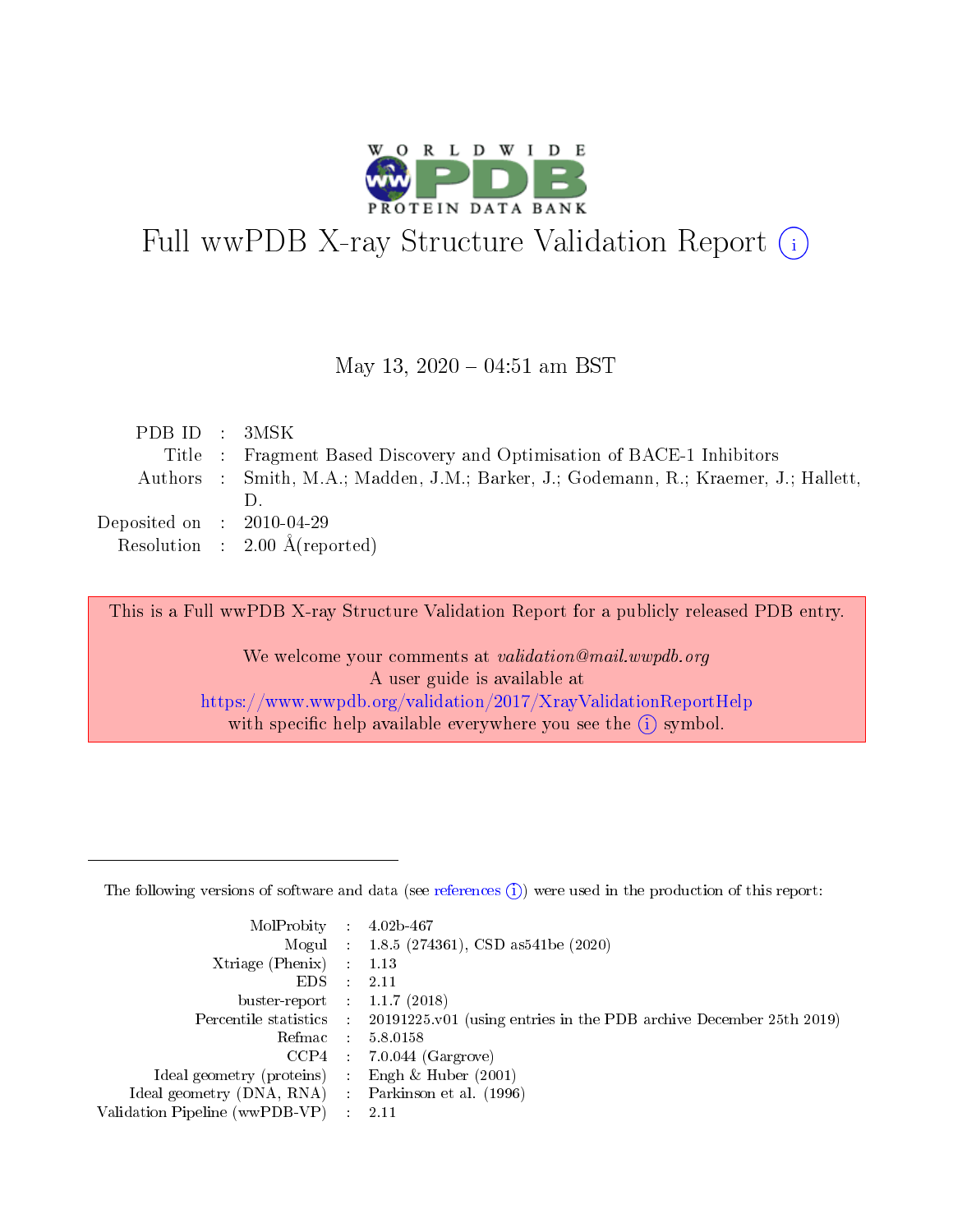# 1 [O](https://www.wwpdb.org/validation/2017/XrayValidationReportHelp#overall_quality)verall quality at a glance  $(i)$

The following experimental techniques were used to determine the structure: X-RAY DIFFRACTION

The reported resolution of this entry is 2.00 Å.

Percentile scores (ranging between 0-100) for global validation metrics of the entry are shown in the following graphic. The table shows the number of entries on which the scores are based.



| Metric                | Whole archive        | Similar resolution                                                     |
|-----------------------|----------------------|------------------------------------------------------------------------|
|                       | $(\#\text{Entries})$ | $(\#\text{Entries},\,\text{resolution}\,\,\text{range}(\textup{\AA}))$ |
| $R_{free}$            | 130704               | $8085(2.00-2.00)$                                                      |
| Clashscore            | 141614               | $9178(2.00-2.00)$                                                      |
| Ramachandran outliers | 138981               | $9054(2.00-2.00)$                                                      |
| Sidechain outliers    | 138945               | $9053(2.00-2.00)$                                                      |
| RSRZ outliers         | 127900               | $7900(2.00-2.00)$                                                      |

The table below summarises the geometric issues observed across the polymeric chains and their fit to the electron density. The red, orange, yellow and green segments on the lower bar indicate the fraction of residues that contain outliers for  $>=3, 2, 1$  and 0 types of geometric quality criteria respectively. A grey segment represents the fraction of residues that are not modelled. The numeric value for each fraction is indicated below the corresponding segment, with a dot representing fractions  $\epsilon=5\%$  The upper red bar (where present) indicates the fraction of residues that have poor fit to the electron density. The numeric value is given above the bar.

| Mol       | $\Delta$ hain | Length | Quality of chain |     |  |    |  |  |  |
|-----------|---------------|--------|------------------|-----|--|----|--|--|--|
|           |               |        | 14%              |     |  |    |  |  |  |
| <u>д.</u> | . .           | 408    | 71%              | 18% |  | 7% |  |  |  |

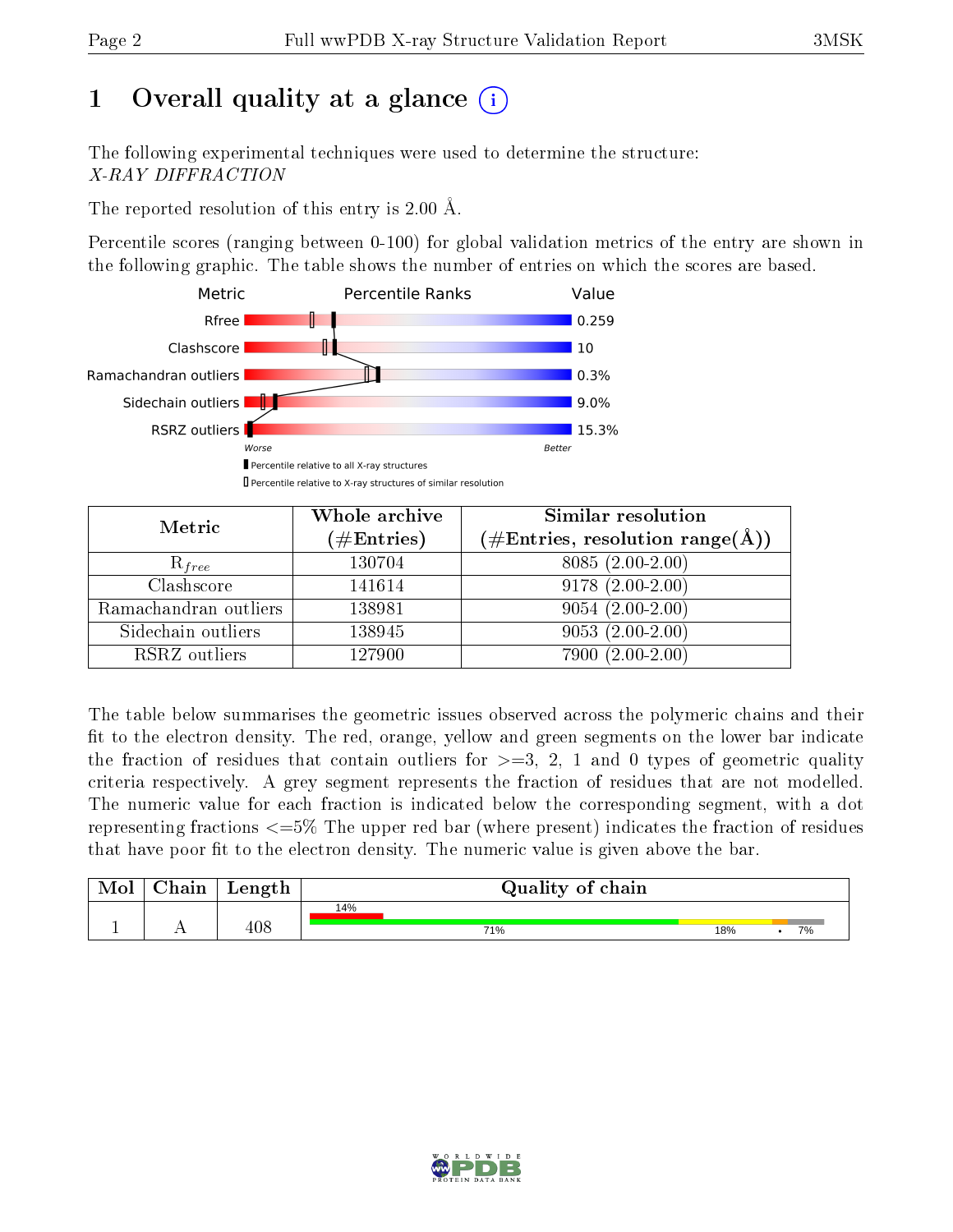# 2 Entry composition (i)

There are 5 unique types of molecules in this entry. The entry contains 3275 atoms, of which 0 are hydrogens and 0 are deuteriums.

In the tables below, the ZeroOcc column contains the number of atoms modelled with zero occupancy, the AltConf column contains the number of residues with at least one atom in alternate conformation and the Trace column contains the number of residues modelled with at most 2 atoms.

Molecule 1 is a protein called Beta-secretase 1.

| Mol | Chain | Residues | $\rm{Atoms}$        |      |     | $\text{ZeroOcc} \mid \text{AltConf} \mid$ | $\operatorname{Trace} \mid$ |    |  |
|-----|-------|----------|---------------------|------|-----|-------------------------------------------|-----------------------------|----|--|
|     |       | 378      | $\rm Total$<br>2984 | 1911 | 495 | 564                                       |                             | 29 |  |

There are 2 discrepancies between the modelled and reference sequences:

| Chain |      | Residue   Modelled | Actual | Comment                     | <b>Reference</b> |
|-------|------|--------------------|--------|-----------------------------|------------------|
|       | -15  | GLY                |        | EXPRESSION TAG   UNP P56817 |                  |
|       | - 14 | PRO                |        | EXPRESSION TAG              | UNP P56817       |

Molecule 2 is IODIDE ION (three-letter code: IOD) (formula: I).

|  | $\overline{\text{Mol}} \parallel \text{Chain} \parallel \text{Residues} \parallel$ | Atoms  | $\rm ZeroOcc$   AltConf |  |
|--|------------------------------------------------------------------------------------|--------|-------------------------|--|
|  |                                                                                    | l'ota' |                         |  |

• Molecule 3 is GLYCEROL (three-letter code: GOL) (formula:  $C_3H_8O_3$ ).



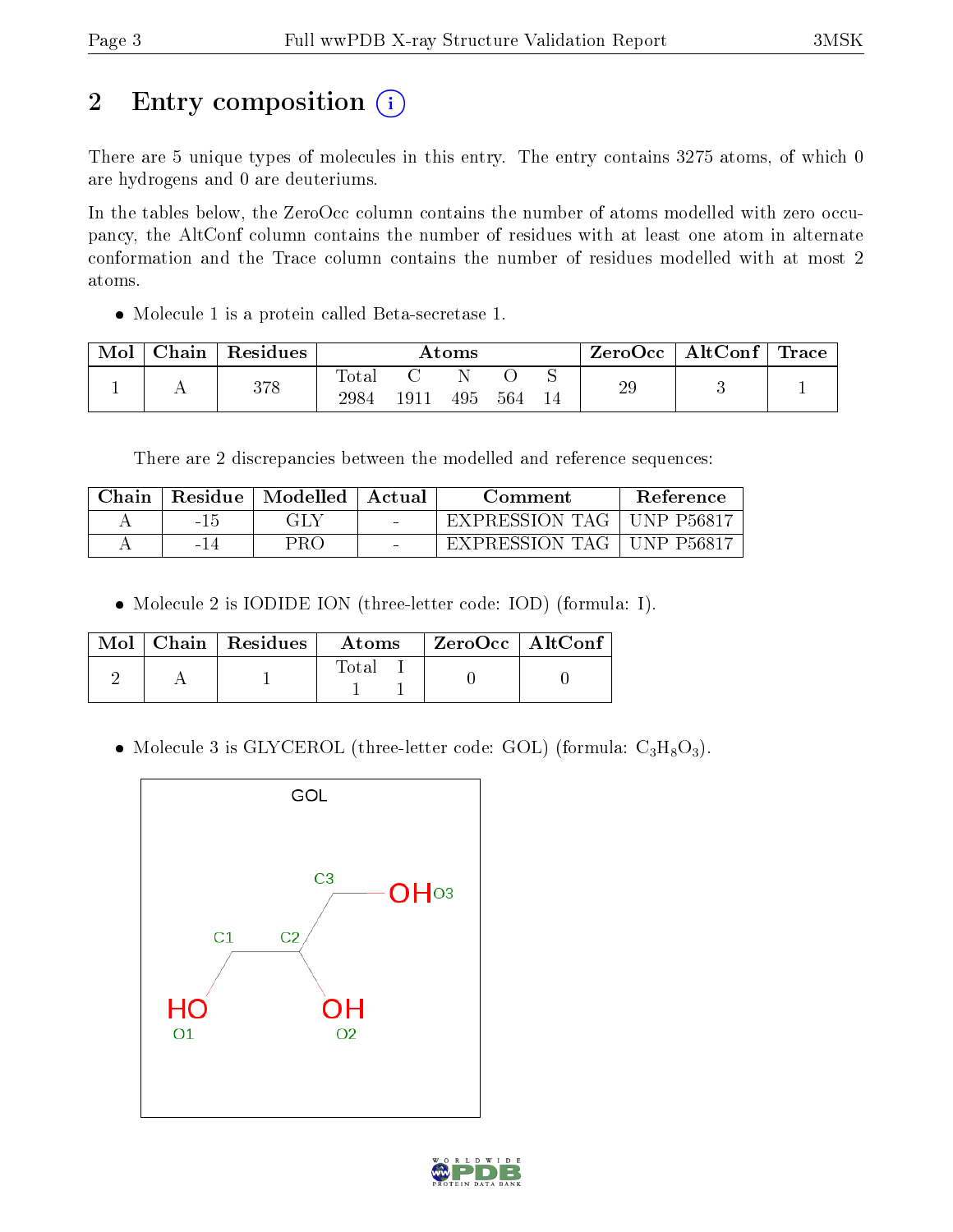|  | $\text{Mol}$   Chain   Residues | Atoms     | $ZeroOcc \mid AltConf$ |  |
|--|---------------------------------|-----------|------------------------|--|
|  |                                 | Total C O |                        |  |

 Molecule 4 is 4-(2-amino-5-chloro-1H-benzimidazol-1-yl)-N-cyclohexyl-N-methylbutanamide (three-letter code: EV4) (formula:  $C_{18}H_{25}CIN_4O$ ).



| Mol | Chain   Residues | Atoms          |  |  |  | $\mathsf{ZeroOcc} \mid \mathsf{AltConf} \mid$ |  |  |
|-----|------------------|----------------|--|--|--|-----------------------------------------------|--|--|
|     |                  | Total C Cl N O |  |  |  |                                               |  |  |
|     |                  |                |  |  |  |                                               |  |  |

Molecule 5 is water.

|  | $Mol$   Chain   Residues | Atoms                     | $ZeroOcc \   \$ AltConf |
|--|--------------------------|---------------------------|-------------------------|
|  | $260\,$                  | $\rm Total$<br>260<br>260 |                         |

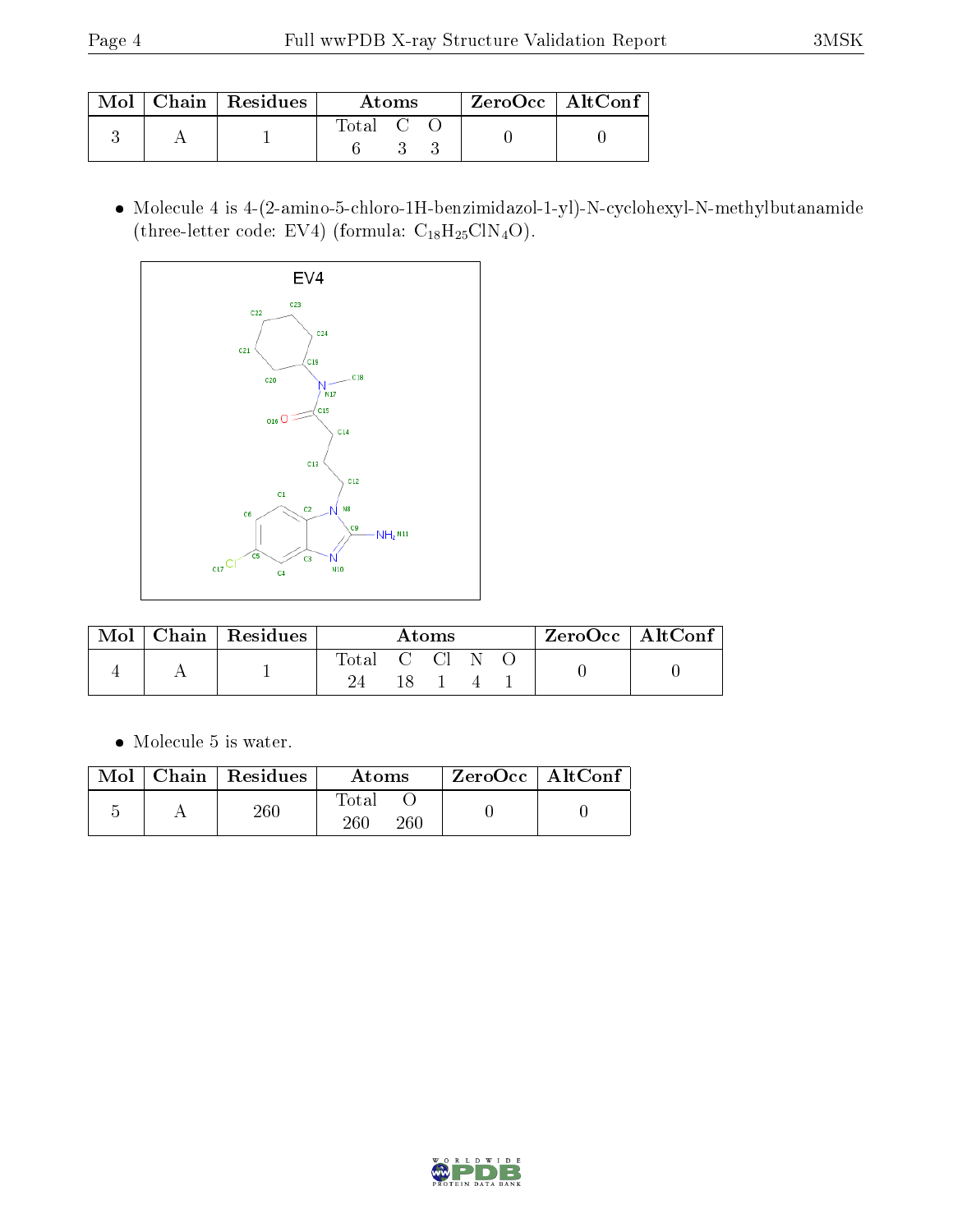## 3 Residue-property plots  $(i)$

These plots are drawn for all protein, RNA and DNA chains in the entry. The first graphic for a chain summarises the proportions of the various outlier classes displayed in the second graphic. The second graphic shows the sequence view annotated by issues in geometry and electron density. Residues are color-coded according to the number of geometric quality criteria for which they contain at least one outlier: green  $= 0$ , yellow  $= 1$ , orange  $= 2$  and red  $= 3$  or more. A red dot above a residue indicates a poor fit to the electron density (RSRZ  $> 2$ ). Stretches of 2 or more consecutive residues without any outlier are shown as a green connector. Residues present in the sample, but not in the model, are shown in grey.



• Molecule 1: Beta-secretase 1

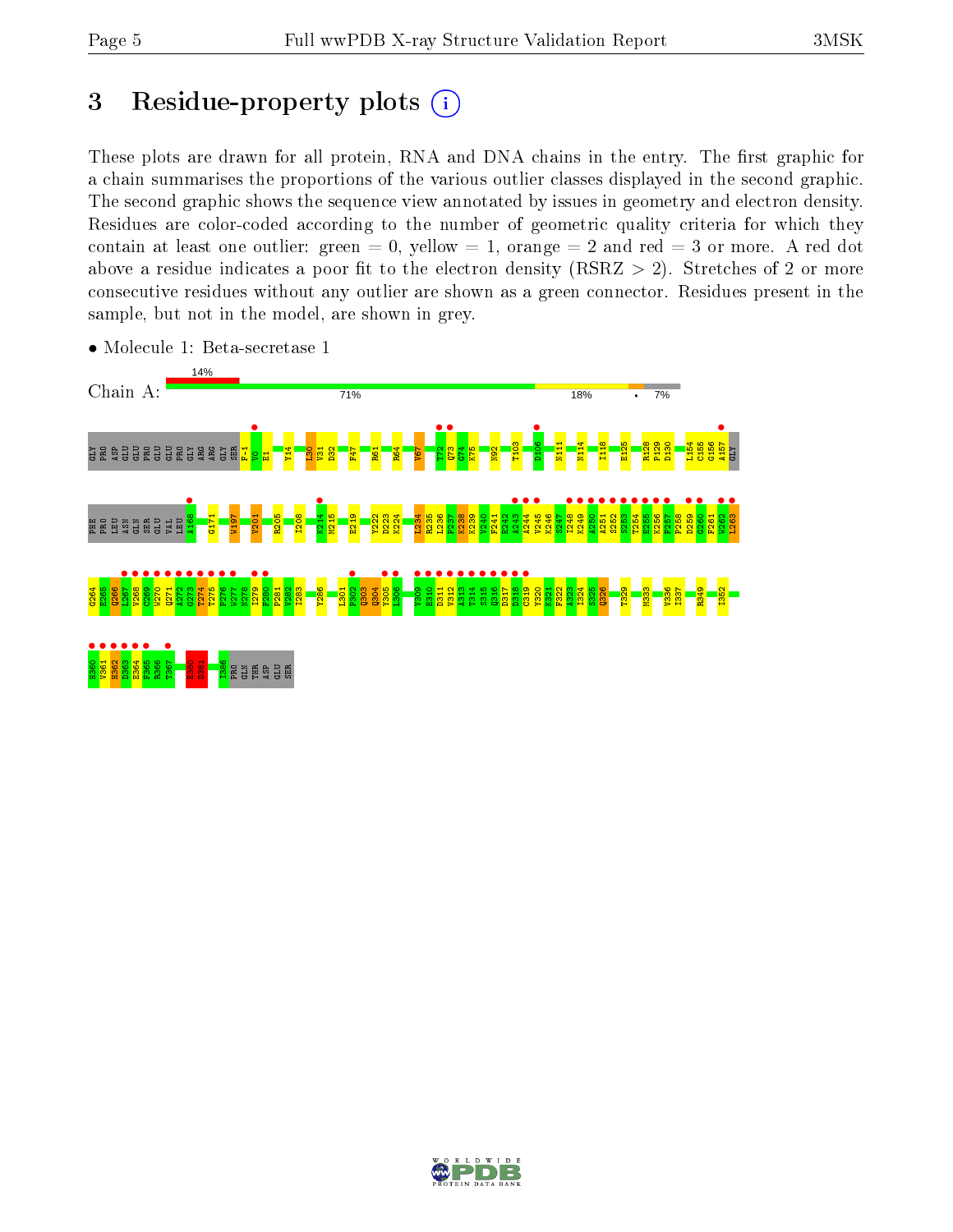# 4 Data and refinement statistics  $(i)$

| Property                                                         | Value                                                                | Source                       |
|------------------------------------------------------------------|----------------------------------------------------------------------|------------------------------|
| Space group                                                      | $P$ 61 2 2                                                           | Depositor                    |
| Cell constants                                                   | $102.51\text{\AA}$<br>$102.51\text{\AA}$<br>$170.53\overline{\rm A}$ | Depositor                    |
| a, b, c, $\alpha$ , $\beta$ , $\gamma$                           | $90.00^\circ$<br>$90.00^\circ$<br>$120.00^\circ$                     |                              |
| Resolution $(A)$                                                 | 49.09<br>2.00<br>$\frac{1}{2}$                                       | Depositor                    |
|                                                                  | 49.09<br>$-2.00$                                                     | <b>EDS</b>                   |
| % Data completeness                                              | $100.0 (49.09 - 2.00)$                                               | Depositor                    |
| (in resolution range)                                            | $100.0 (49.09 - 2.00)$                                               | <b>EDS</b>                   |
| $R_{merge}$                                                      | (Not available)                                                      | Depositor                    |
| $\mathrm{R}_{sym}$                                               | (Not available)                                                      | Depositor                    |
| $\langle I/\sigma(I) \rangle^{-1}$                               | $1.55$ (at $2.00\text{\AA}$ )                                        | $\overline{\text{X}}$ triage |
| Refinement program                                               | <b>REFMAC 5.5.0102</b>                                               | Depositor                    |
| $R, R_{free}$                                                    | $0.223$ ,<br>0.264                                                   | Depositor                    |
|                                                                  | 0.222<br>0.259                                                       | DCC                          |
| $R_{free}$ test set                                              | $\overline{1825}$ reflections $(5.00\%)$                             | wwPDB-VP                     |
| Wilson B-factor $(A^2)$                                          | 25.0                                                                 | Xtriage                      |
| Anisotropy                                                       | 0.012                                                                | Xtriage                      |
| Bulk solvent $k_{sol}(\text{e}/\text{A}^3), B_{sol}(\text{A}^2)$ | $0.36$ , 62.6                                                        | <b>EDS</b>                   |
| L-test for twinning <sup>2</sup>                                 | $< L >$ = 0.48, $< L^2 >$ = 0.32                                     | Xtriage                      |
| Estimated twinning fraction                                      | No twinning to report.                                               | Xtriage                      |
| $\overline{F_o}, \overline{F_c}$ correlation                     | 0.93                                                                 | <b>EDS</b>                   |
| Total number of atoms                                            | 3275                                                                 | wwPDB-VP                     |
| Average B, all atoms $(A^2)$                                     | 40.0                                                                 | wwPDB-VP                     |

Xtriage's analysis on translational NCS is as follows: The largest off-origin peak in the Patterson function is  $3.02\%$  of the height of the origin peak. No significant pseudotranslation is detected.

<sup>&</sup>lt;sup>2</sup>Theoretical values of  $\langle |L| \rangle$ ,  $\langle L^2 \rangle$  for acentric reflections are 0.5, 0.333 respectively for untwinned datasets, and 0.375, 0.2 for perfectly twinned datasets.



<span id="page-5-1"></span><span id="page-5-0"></span><sup>1</sup> Intensities estimated from amplitudes.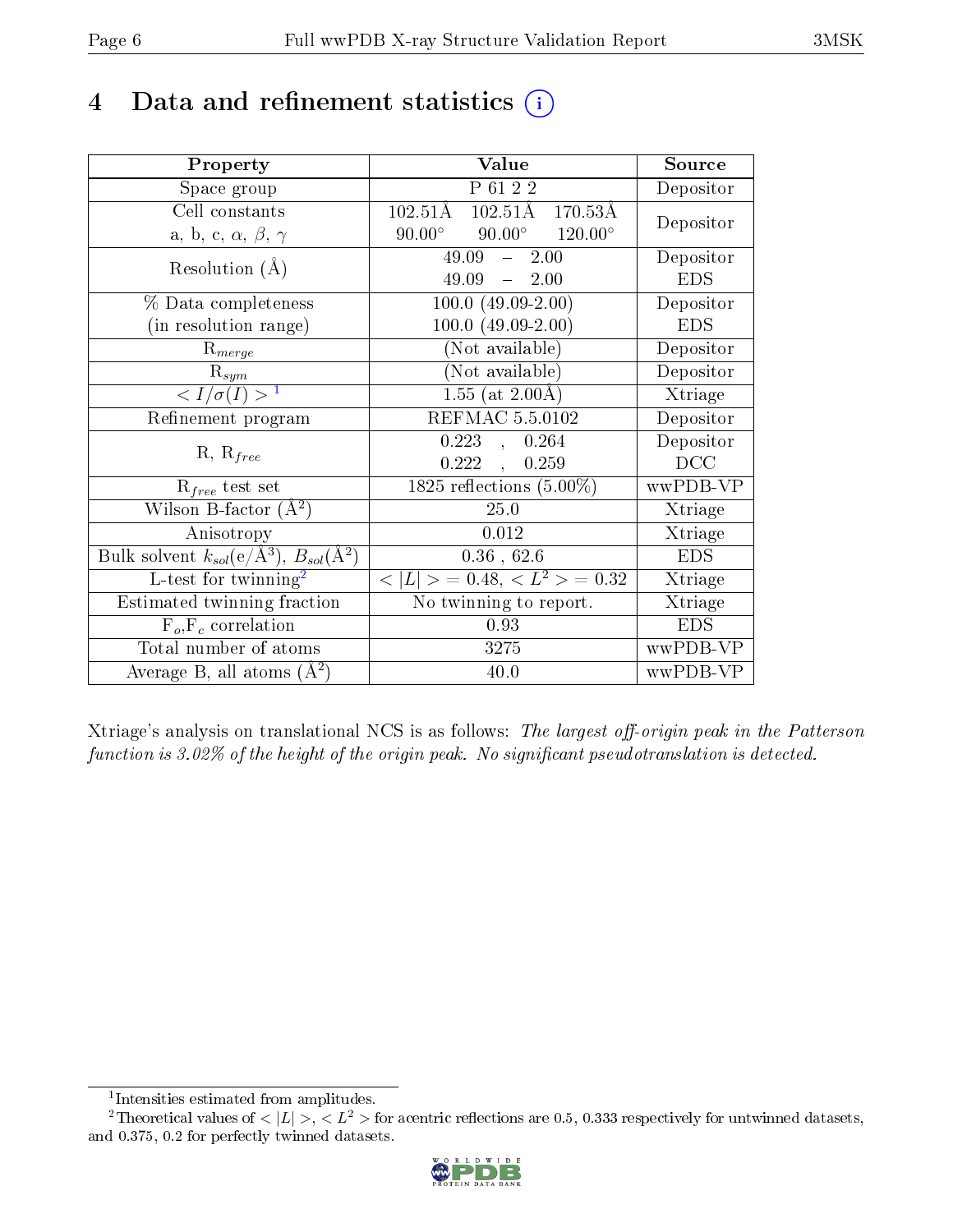# 5 Model quality  $(i)$

## 5.1 Standard geometry  $(i)$

Bond lengths and bond angles in the following residue types are not validated in this section: GOL, IOD, EV4

The Z score for a bond length (or angle) is the number of standard deviations the observed value is removed from the expected value. A bond length (or angle) with  $|Z| > 5$  is considered an outlier worth inspection. RMSZ is the root-mean-square of all Z scores of the bond lengths (or angles).

| $Mol$ | $\mid$ Chain |      | Bond lengths     | Bond angles |                     |  |
|-------|--------------|------|------------------|-------------|---------------------|--|
|       |              | RMSZ | $\# Z  > 5$      | RMSZ 1      | # $ Z  > 5$         |  |
|       |              |      | $+5/3064(0.2\%)$ | 0.97        | $10/4166$ $(0.2\%)$ |  |

Chiral center outliers are detected by calculating the chiral volume of a chiral center and verifying if the center is modelled as a planar moiety or with the opposite hand.A planarity outlier is detected by checking planarity of atoms in a peptide group, atoms in a mainchain group or atoms of a sidechain that are expected to be planar.

|  | $\mid$ Mol $\mid$ Chain $\mid$ #Chirality outliers $\mid$ #Planarity outliers $\mid$ |
|--|--------------------------------------------------------------------------------------|
|  |                                                                                      |

| Mol | Chain | Res | Type       | Atoms   | Z        | Observed $(A)$ | Ideal(A) |
|-----|-------|-----|------------|---------|----------|----------------|----------|
|     |       | 380 | GLU        | $C-N$   | $-18.79$ | 0.90           | $1.34\,$ |
|     |       | 381 | ASP        | $C-N$   | $-13.20$ | 1.03           | $1.34\,$ |
|     |       | 238 | <b>LYS</b> | $CD-CE$ | $-8.41$  | 1.30           | 1.51     |
|     |       | 266 |            | $CB-CG$ | $-5.86$  | 1.36           | 1.52     |
|     |       | 201 |            | CB-CG2- | 5.28     | 1.64           | $1.52\,$ |

All (5) bond length outliers are listed below:

All (10) bond angle outliers are listed below:

| Mol | Chain | Res | Type       | Atoms                    | Z       | Observed $(°)$ | Ideal $(^\circ)$ |
|-----|-------|-----|------------|--------------------------|---------|----------------|------------------|
|     | А     | 380 | <b>GLU</b> | $O-C-N$                  | 6.87    | 133.69         | 122.70           |
|     | А     | 381 | ASP        | $CB-CG-OD2$              | $-6.87$ | 112.12         | 118.30           |
|     | А     | 381 | ASP        | $CB-CG-OD1$              | 6.85    | 124.47         | 118.30           |
|     | А     | 349 | $\rm{ARG}$ | NE-CZ-NH1                | 5.97    | 123.29         | 120.30           |
|     | А     | 61  | $\rm{ARG}$ | $NE$ -CZ-NH <sub>2</sub> | $-5.68$ | 117.46         | 120.30           |
|     | А     | 349 | $\rm{ARG}$ | $NE- CZ-NH2$             | $-5.55$ | 117.52         | 120.30           |
|     | А     | 380 | <b>GLU</b> | $CA-C-N$                 | $-5.52$ | 105.06         | 117.20           |
|     | А     | 266 | <b>GLN</b> | $CB-CG-CD$               | 5.44    | 125.75         | 111.60           |

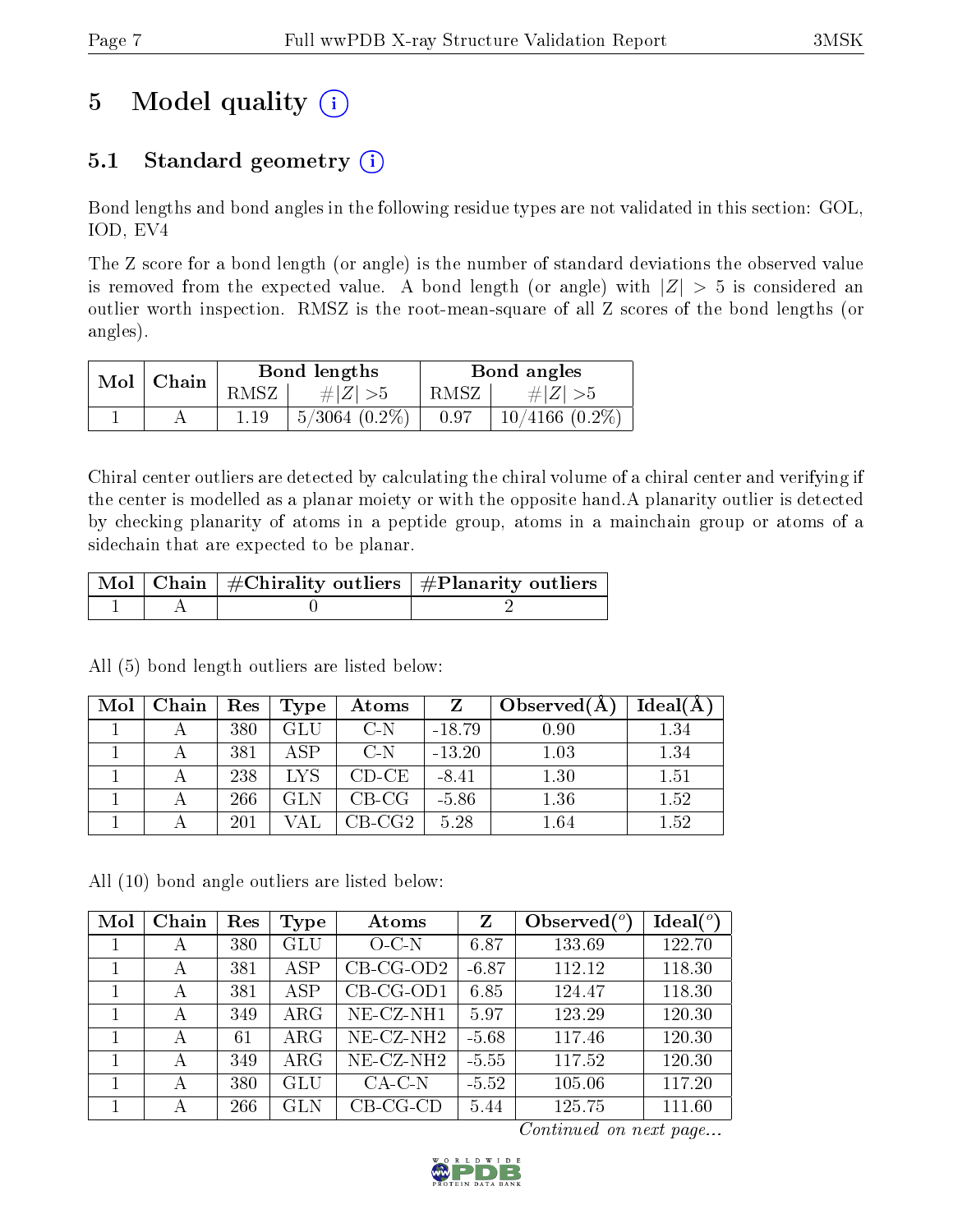Continued from previous page...

| Mol | Chain | Res | Type | Atoms     |         | Observed $(°)$ | Ideal $(^\circ)$ |
|-----|-------|-----|------|-----------|---------|----------------|------------------|
|     |       | 130 | A SP | CB-CG-OD2 | 5.29    | 123.06         |                  |
|     |       | 381 | ASP  | $O-C-N$   | $-5.09$ | 14.56          | 199.ZC           |

There are no chirality outliers.

All (2) planarity outliers are listed below:

| Mol | Chain | Res  | 'Type | Group     |
|-----|-------|------|-------|-----------|
|     |       | 197  |       | Peptide   |
|     |       | 38 i | ASP   | Mainchain |

### 5.2 Too-close contacts (i)

In the following table, the Non-H and H(model) columns list the number of non-hydrogen atoms and hydrogen atoms in the chain respectively. The H(added) column lists the number of hydrogen atoms added and optimized by MolProbity. The Clashes column lists the number of clashes within the asymmetric unit, whereas Symm-Clashes lists symmetry related clashes.

|  |      |      |    | Mol   Chain   Non-H   H(model)   H(added)   Clashes   Symm-Clashes |
|--|------|------|----|--------------------------------------------------------------------|
|  | 2984 | 2899 | 55 |                                                                    |
|  |      |      |    |                                                                    |
|  |      |      |    |                                                                    |
|  |      | 25   |    |                                                                    |
|  | 260  |      |    |                                                                    |
|  | 3275 | 2931 |    |                                                                    |

The all-atom clashscore is defined as the number of clashes found per 1000 atoms (including hydrogen atoms). The all-atom clashscore for this structure is 10.

All (59) close contacts within the same asymmetric unit are listed below, sorted by their clash magnitude.

|                    | Atom-2             | Interatomic    | Clash   |
|--------------------|--------------------|----------------|---------|
| Atom-1             |                    | distance $(A)$ | overlap |
| 1: A:30:LEU:C      | 1: A:30: LEU:HD23  | 1.96           | 0.84    |
| 4: A:396: EV4: C14 | 4:A:396:EV4:H24    | 2.07           | 0.84    |
| 4:A:396:EV4:H24    | 4:A:396:EV4:H14A   | 1.64           | 0.77    |
| 1: A:301:LEU:HB2   | 1: A:303: GLN: HG2 | 1.72           | 0.70    |
| 1: A:30: LEU:HD23  | 1: A:31: VAL:N     | 2.05           | 0.70    |
| 1: A:362: HIS: NE2 | 5:A:613:HOH:O      | 2.28           | 0.67    |
| 1:A:281:PRO:HD2    | 1: A: 305: TYR: OH | 1.95           | 0.65    |
| 1:A:224:LYS:HZ1    | 1: A:329:THR:HB    | 1.63           | 0.63    |

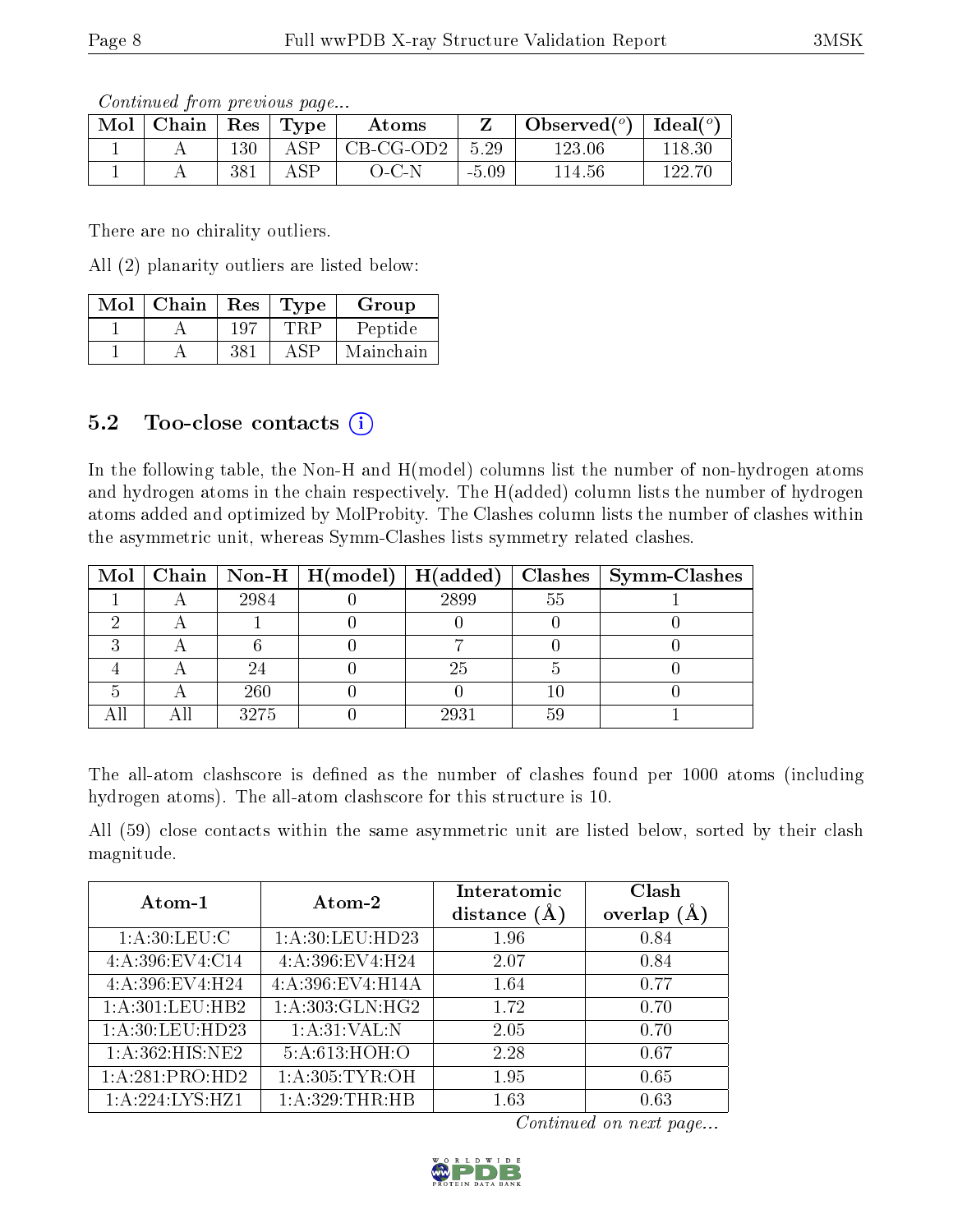| Continuation providuo puga   |                             | Interatomic       | Clash           |
|------------------------------|-----------------------------|-------------------|-----------------|
| Atom-1                       | Atom-2                      | distance $(\AA)$  | overlap $(\AA)$ |
| 1:A:244:ALA:O                | 1:A:248:ILE:HG13            | 1.99              | 0.62            |
| 1: A:215:MET:HE2             | 1: A:219: GLU: HG3          | 1.81              | 0.61            |
| 1: A:67: VAL:CG1             | 1:A:129:PRO:H <sub>D3</sub> | 2.31              | 0.61            |
| 1:A:224:LYS:NZ               | 1:A:329:THR:O               | 2.32              | 0.60            |
| 1:A:114:ASN:ND2              | 5:A:535:HOH:O               | 2.33              | 0.59            |
| 1:A:241:PHE:CD2              | 1: A:326: GLN: HG2          | 2.38              | 0.59            |
| 1: A:268: VAL:O              | 1: A:319: CYS: HA           | 2.05              | 0.57            |
| 1:A:224:LYS:NZ               | 1: A:329:THR:HB             | 2.19              | 0.57            |
| 1:A:245:VAL:O                | 1:A:249:LYS:N               | $\overline{2.31}$ | 0.57            |
| 1:A:156:GLY:O                | 1:A:157:ALA:HB3             | 2.03              | 0.56            |
| 1:A:251:ALA:HB3              | 5:A:592:HOH:O               | 2.03              | 0.56            |
| 4:A:396:EV4:C14              | 4:A:396:EV4:C24             | 2.79              | 0.56            |
| 1:A:1:GLU:HB3                | 5:A:446:HOH:O               | 2.05              | 0.55            |
| 1: A:215: MET:CE             | 1: A:219: GLU: HG3          | 2.36              | 0.55            |
| 1: A:261:PHE:CE1             | 1:A:322:PHE:HB2             | 2.42              | 0.54            |
| 1: A:30:LEU:CD2              | 1: A:30: LEU: C             | 2.74              | 0.54            |
| 1: A:236:LEU:O               | 1:A:326:GLN:HA              | 2.08              | 0.53            |
| 1: A:270:TRP:HZ3             | 1: A:320: TYR: CD1          | 2.27              | 0.53            |
| 1: A:301:LEU:CB              | 1: A:303: GLN: HG2          | 2.39              | 0.52            |
| 1:A:252:SER:HA               | 1:A:279:ILE:HG22            | 1.89              | 0.52            |
| 1:A:245:VAL:HA               | 1:A:248:ILE:HB              | 1.92              | 0.52            |
| 1: A:235:ARG:NE              | 5:A:506:HOH:O               | 2.44              | 0.51            |
| 1: A:205: ARG:HB3            | 1: A:286:TYR:HB2            | 1.94              | 0.49            |
| 1: A:270:TRP:HZ3             | 1: A:320: TYR: HD1          | 1.60              | 0.48            |
| 1: A: 333: MET:CE            | 1: A: 337: ILE: HG21        | 2.44              | 0.48            |
| 1:A:155:CYS:HB2              | 1: A:171: GLY:O             | 2.14              | 0.48            |
| 1: A:67: VAL:HG13            | 1:A:129:PRO:HD3             | 1.97              | 0.46            |
| 1:A:268:VAL:H <sub>G13</sub> | 1:A:270:TRP:CH2             | 2.51              | 0.46            |
| 1:A:234:LEU:O                | 1:A:324:ILE:HA              | 2.16              | 0.46            |
| 1:A:1:PHE:N                  | 5:A:617:HOH:O               | 2.48              | 0.45            |
| 1:A:258:PRO:O                | 1:A:261:PHE:HB3             | 2.17              | 0.45            |
| 4: A:396: EV4: H20A          | 4:A:396:EV4:H18             | 1.57              | 0.45            |
| 1: A:264: GLY:HA2            | 5:A:553:HOH:O               | 2.16              | 0.45            |
| 1: A:215:MET:HE2             | 1: A:219: GLU:CB            | 2.47              | 0.45            |
| 1: A: 129: PRO: HB3          | 5:A:641:HOH:O               | 2.15              | 0.45            |
| 1: A: 333:MET:HE2            | 1: A: 337: ILE: HG21        | 1.98              | 0.45            |
| 1: A:222:TYR:HA              | 1:A:223:ASP:HA              | 1.39              | 0.44            |
| 1:A:32:ASP:OD2               | 4:A:396:EV4:N10             | 2.51              | 0.44            |
| 1:A:281:PRO:HD3              | 5:A:592:HOH:O               | 2.18              | 0.44            |
| 1: A:201:VAL:CG1             | 1: A: 352: ILE: HD12        | 2.49              | 0.43            |
| 1:A:245:VAL:O                | 1: A:246:LYS:C              | 2.56              | 0.42            |

Continued from previous page.

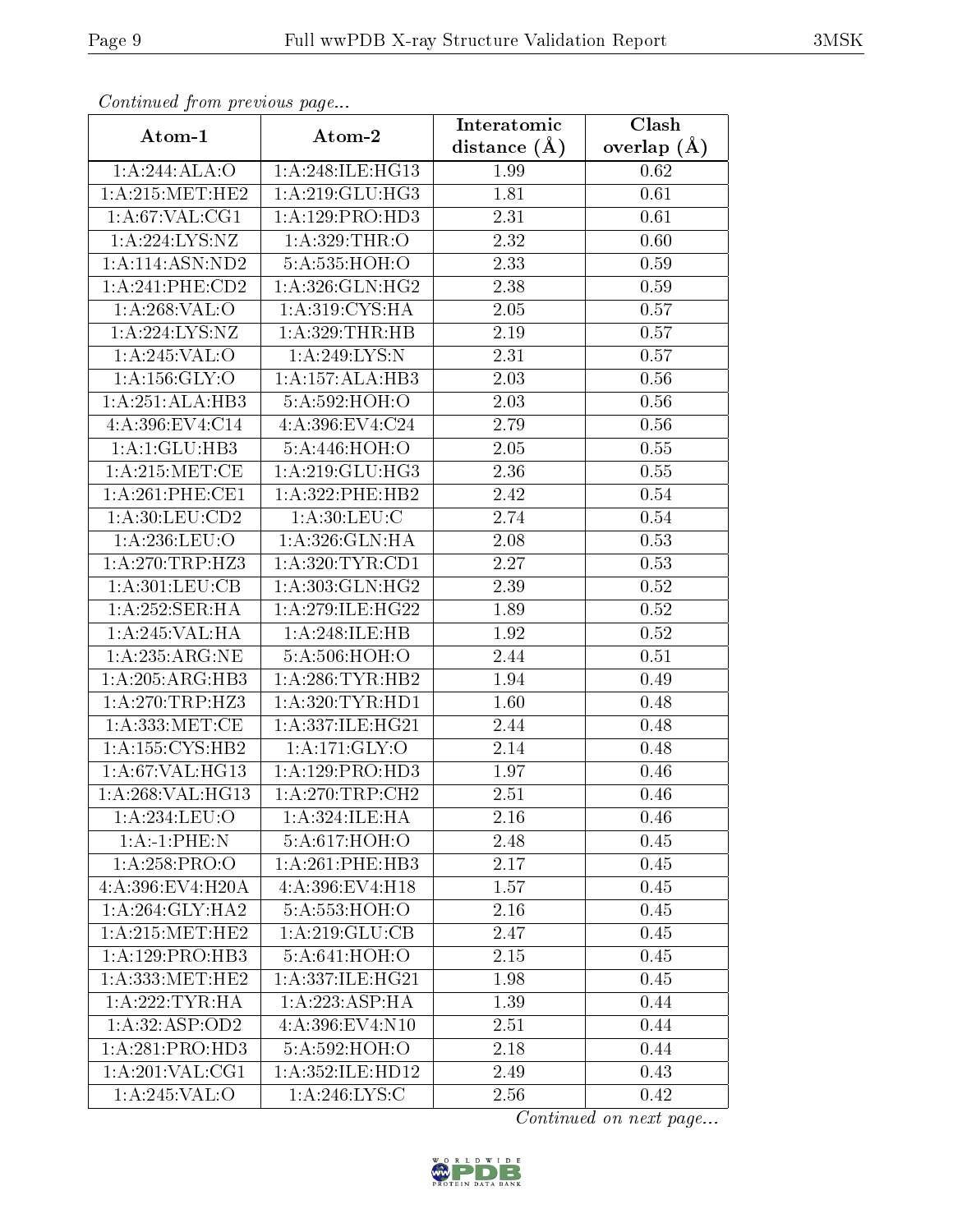|--|

| Atom-1             | Atom-2              | Interatomic<br>distance $(A)$ | Clash<br>overlap $(A)$ |
|--------------------|---------------------|-------------------------------|------------------------|
| 1: A:304: GLN:O    | 1: A:336: VAL:HG22  | 2.19                          | 0.42                   |
| 1: A:103:THR:HB    | 5:A:590:HOH:O       | 2.19                          | 0.42                   |
| 1:A:47:PHE:CE2     | 1:A:111:ASN:HB2     | 2.54                          | 0.42                   |
| 1:A:259:ASP:O      | 1:A:263:LEU:HD22    | 2.20                          | 0.41                   |
| 1: A:215: MET:HE2  | 1: A:219: GLU:CG    | 2.48                          | 0.41                   |
| 1: A:380: GLU:O    | 1: A:381: ASP:C     | 2.54                          | 0.41                   |
| 1:A:32:ASP:OD2     | 1: A:118: ILE: HD11 | 2.21                          | 0.41                   |
| 1: A:238: LYS: HB2 | 1: A:238:LYS:HE2    | 1.90                          | 0.40                   |
| 1: A:14:TYR:CZ     | 1:A:154:LEU:HB3     | 2.56                          | 0.40                   |
| 1:A:125:GLU:O      | 1: A: 125: GLU: HG3 | 2.21                          | 0.40                   |

Continued from previous page...

All (1) symmetry-related close contacts are listed below. The label for Atom-2 includes the symmetry operator and encoded unit-cell translations to be applied.

| Atom-1                    | Atom-2                     | Interatomic<br>distance $(A)$ | $\cap$ lash<br>overlap $(A)$ |
|---------------------------|----------------------------|-------------------------------|------------------------------|
| $1:$ A:238:LYS:NZ $\perp$ | 1:4:238:LYS:NZ[12]<br>545L | 2.06-                         |                              |

### 5.3 Torsion angles  $(i)$

#### 5.3.1 Protein backbone (i)

In the following table, the Percentiles column shows the percent Ramachandran outliers of the chain as a percentile score with respect to all X-ray entries followed by that with respect to entries of similar resolution.

The Analysed column shows the number of residues for which the backbone conformation was analysed, and the total number of residues.

| $\vert$ Mol $\vert$ Chain $\vert$ | Analysed Favoured   Allowed   Outliers   Percentiles          |  |  |
|-----------------------------------|---------------------------------------------------------------|--|--|
|                                   | $\mid$ 377/408 (92%)   363 (96%)   13 (3%)   1 (0%)   41   37 |  |  |

All (1) Ramachandran outliers are listed below:

| Chain | ,Res: | vpe |
|-------|-------|-----|
|       |       |     |

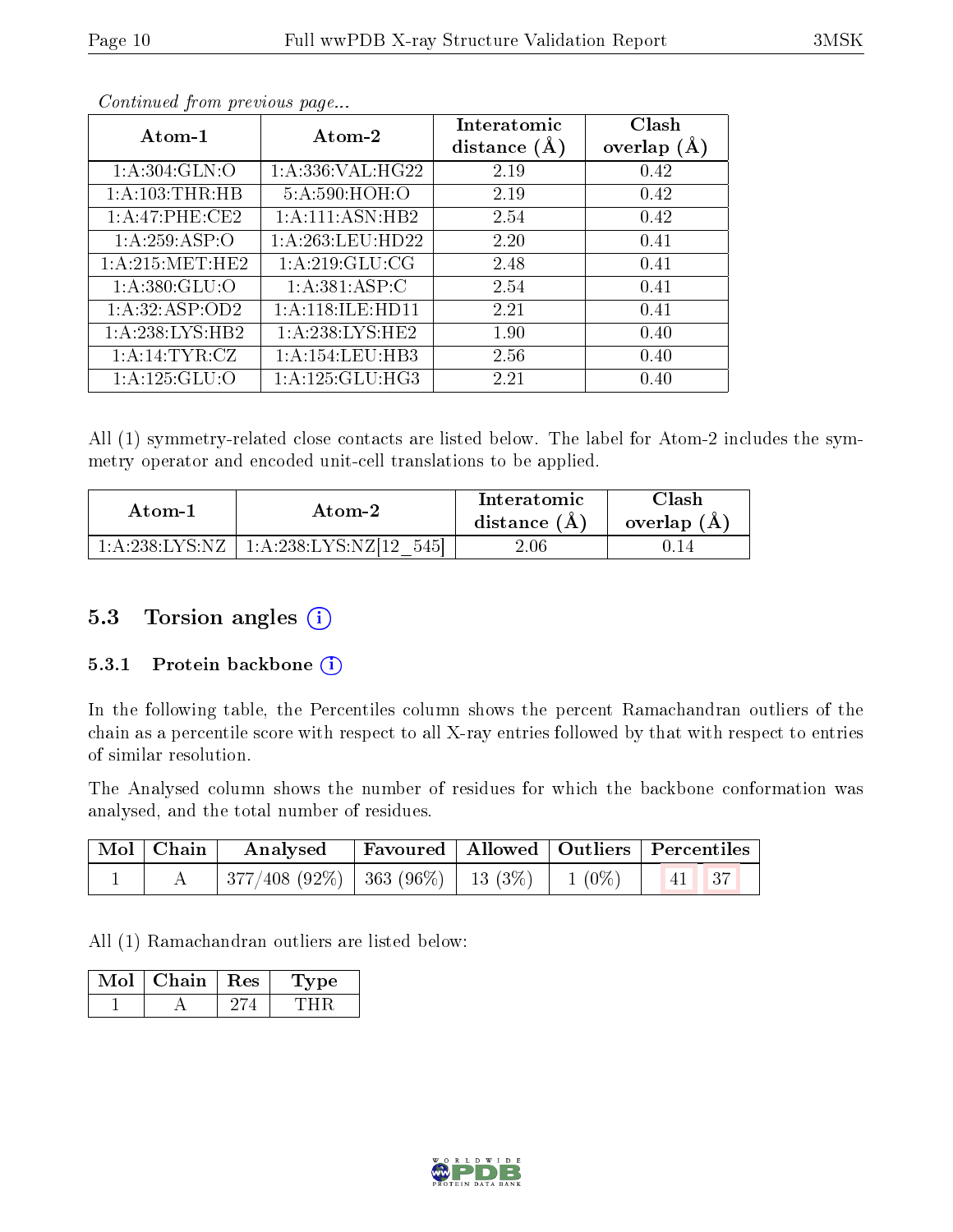#### 5.3.2 Protein sidechains (i)

In the following table, the Percentiles column shows the percent sidechain outliers of the chain as a percentile score with respect to all X-ray entries followed by that with respect to entries of similar resolution.

The Analysed column shows the number of residues for which the sidechain conformation was analysed, and the total number of residues.

| Mol   Chain | Analysed     |                           |         | Rotameric   Outliers   Percentiles |  |
|-------------|--------------|---------------------------|---------|------------------------------------|--|
|             | 324/348(93%) | $\vert$ 295 (91%) $\vert$ | 29 (9%) | $\boxed{9}$ $\boxed{6}$            |  |

All (29) residues with a non-rotameric sidechain are listed below:

| Mol            | Chain                                                                                                                                                                                                                   | $\operatorname{Res}% \left( \mathcal{N}\right) \equiv\operatorname{Res}(\mathcal{N}_{0})\left( \mathcal{N}_{0}\right) ^{2}$ | Type                      |
|----------------|-------------------------------------------------------------------------------------------------------------------------------------------------------------------------------------------------------------------------|-----------------------------------------------------------------------------------------------------------------------------|---------------------------|
| $\overline{1}$ | $\overline{\rm A}$                                                                                                                                                                                                      | $\overline{30}$                                                                                                             | LEU                       |
| $\overline{1}$ |                                                                                                                                                                                                                         | $\overline{64}$                                                                                                             | $\overline{\rm{ARG}}$     |
| $\overline{1}$ |                                                                                                                                                                                                                         | $\overline{67}$                                                                                                             | $\overline{\text{VAL}}$   |
| $\mathbf{1}$   |                                                                                                                                                                                                                         | $\overline{73}$                                                                                                             | $\overline{\text{GLN}}$   |
| $\overline{1}$ | $\frac{\overline{A}}{\overline{A}}$ $\frac{\overline{A}}{\overline{A}}$ $\frac{\overline{A}}{\overline{A}}$                                                                                                             | $\overline{75}$                                                                                                             | $\overline{\text{LYS}}$   |
| $\overline{1}$ |                                                                                                                                                                                                                         | $\overline{92}$                                                                                                             | <b>ASN</b>                |
| $\overline{1}$ |                                                                                                                                                                                                                         | $\overline{128}$                                                                                                            | $\overline{\rm{ARG}}$     |
| $\mathbf 1$    | $\frac{\overline{A}}{A}$                                                                                                                                                                                                | 197                                                                                                                         | TRP                       |
| $\mathbf 1$    |                                                                                                                                                                                                                         | 208                                                                                                                         | $\overline{\text{ILE}}$   |
| $\overline{1}$ | $\frac{\overline{A}}{\overline{A}}$ $\frac{\overline{A}}{\overline{A}}$                                                                                                                                                 | 234                                                                                                                         | LEU                       |
| $\overline{1}$ |                                                                                                                                                                                                                         | 239                                                                                                                         | $\overline{\text{LYS}}$   |
| $\overline{1}$ |                                                                                                                                                                                                                         | 254                                                                                                                         | <b>THR</b>                |
| $\mathbf{1}$   |                                                                                                                                                                                                                         | 256                                                                                                                         | $\overline{\text{LYS}}$   |
| $\overline{1}$ |                                                                                                                                                                                                                         | $\overline{263}$                                                                                                            | $\overline{\text{LEU}}$   |
| $\mathbf{1}$   | $\frac{\overline{A}}{\overline{A}}$ $\frac{\overline{A}}{\overline{A}}$ $\frac{\overline{A}}{\overline{A}}$ $\frac{\overline{A}}{\overline{A}}$ $\frac{\overline{A}}{\overline{A}}$ $\frac{\overline{A}}{\overline{A}}$ | $\overline{266}$                                                                                                            | $\overline{\text{GLN}}$   |
| $\overline{1}$ |                                                                                                                                                                                                                         | $271\,$                                                                                                                     | $\overline{\text{GLN}}$   |
| $\overline{1}$ |                                                                                                                                                                                                                         | 274                                                                                                                         | <b>THR</b>                |
| $\overline{1}$ |                                                                                                                                                                                                                         | $275\,$                                                                                                                     | <b>THR</b>                |
| $\overline{1}$ |                                                                                                                                                                                                                         | $\overline{283}$                                                                                                            | <b>ILE</b>                |
| $\overline{1}$ |                                                                                                                                                                                                                         | 303                                                                                                                         | $\overline{\text{GLN}}$   |
| $\mathbf{1}$   |                                                                                                                                                                                                                         | 304                                                                                                                         | $\overline{\text{GLN}}$   |
| $\overline{1}$ |                                                                                                                                                                                                                         | $\overline{311}$                                                                                                            | $\overline{\text{ASP}}$   |
| $\mathbf{1}$   |                                                                                                                                                                                                                         | $\overline{312}$                                                                                                            | $\overline{\text{VAL}}$   |
| $\overline{1}$ |                                                                                                                                                                                                                         | $\overline{317}$                                                                                                            | $\overline{\text{ASP}}$   |
| $\mathbf{1}$   | $\frac{\overline{A}}{\overline{A}}$ $\frac{\overline{A}}{\overline{A}}$                                                                                                                                                 | 326                                                                                                                         | $\overline{\text{GLN}}$   |
| $\mathbf{1}$   |                                                                                                                                                                                                                         | $\overline{361}$                                                                                                            | $\overline{\text{VAL}}$   |
| $\mathbf{1}$   |                                                                                                                                                                                                                         | 362                                                                                                                         | $\overline{HIS}$          |
| $\mathbf{1}$   |                                                                                                                                                                                                                         | 364                                                                                                                         | $\overline{\mathrm{GLU}}$ |
| $\overline{1}$ | $\overline{A}$                                                                                                                                                                                                          | 380                                                                                                                         | $\overline{\text{GLU}}$   |

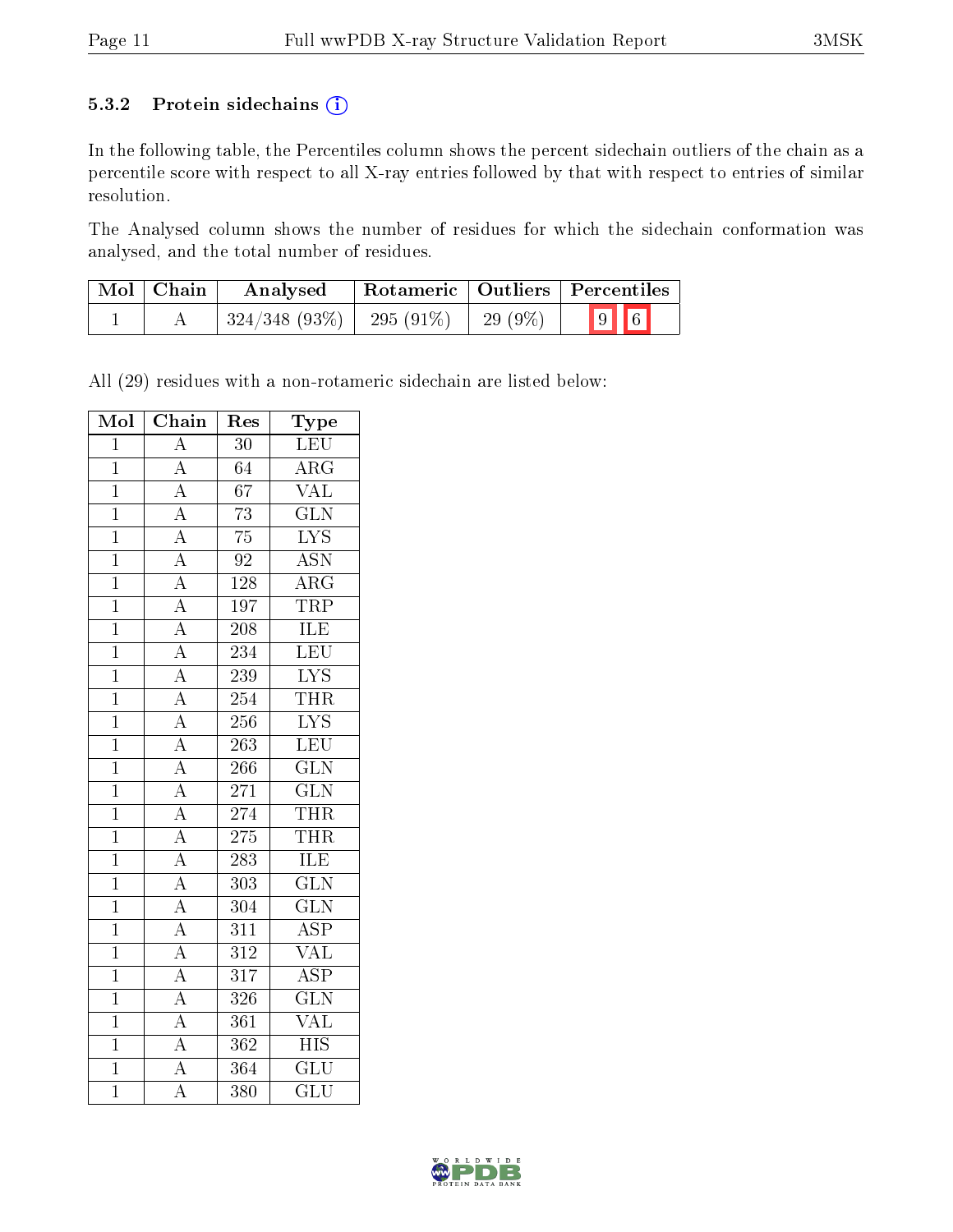Some sidechains can be flipped to improve hydrogen bonding and reduce clashes. All (2) such sidechains are listed below:

| Mol | Chain | Res | L'ype |
|-----|-------|-----|-------|
|     |       |     | GH.   |
|     |       |     |       |

#### 5.3.3 RNA  $(i)$

There are no RNA molecules in this entry.

#### 5.4 Non-standard residues in protein, DNA, RNA chains (i)

There are no non-standard protein/DNA/RNA residues in this entry.

#### 5.5 Carbohydrates (i)

There are no carbohydrates in this entry.

#### 5.6 Ligand geometry (i)

Of 3 ligands modelled in this entry, 1 is monoatomic - leaving 2 for Mogul analysis.

In the following table, the Counts columns list the number of bonds (or angles) for which Mogul statistics could be retrieved, the number of bonds (or angles) that are observed in the model and the number of bonds (or angles) that are defined in the Chemical Component Dictionary. The Link column lists molecule types, if any, to which the group is linked. The Z score for a bond length (or angle) is the number of standard deviations the observed value is removed from the expected value. A bond length (or angle) with  $|Z| > 2$  is considered an outlier worth inspection. RMSZ is the root-mean-square of all Z scores of the bond lengths (or angles).

| Mol |                 | Chain | $^{\top}$ Res | Link                     |            | Bond lengths |          |          | Bond angles |        |
|-----|-----------------|-------|---------------|--------------------------|------------|--------------|----------|----------|-------------|--------|
|     | Type            |       |               |                          | Counts-    | RMSZ         | # Z      | Counts   | RMSZ        | # Z    |
|     | EV <sub>4</sub> |       | 396           | $\overline{\phantom{a}}$ | 23, 26, 26 | $1.61\,$     | 3(13%)   | 28,36,36 | 1.81        | 5(17%) |
|     | $\rm GOL$       |       | 394           |                          | 5,5,5      | 1.23         | $(20\%)$ | 5,5,5    | 0.01        |        |

In the following table, the Chirals column lists the number of chiral outliers, the number of chiral centers analysed, the number of these observed in the model and the number defined in the Chemical Component Dictionary. Similar counts are reported in the Torsion and Rings columns. '-' means no outliers of that kind were identified.

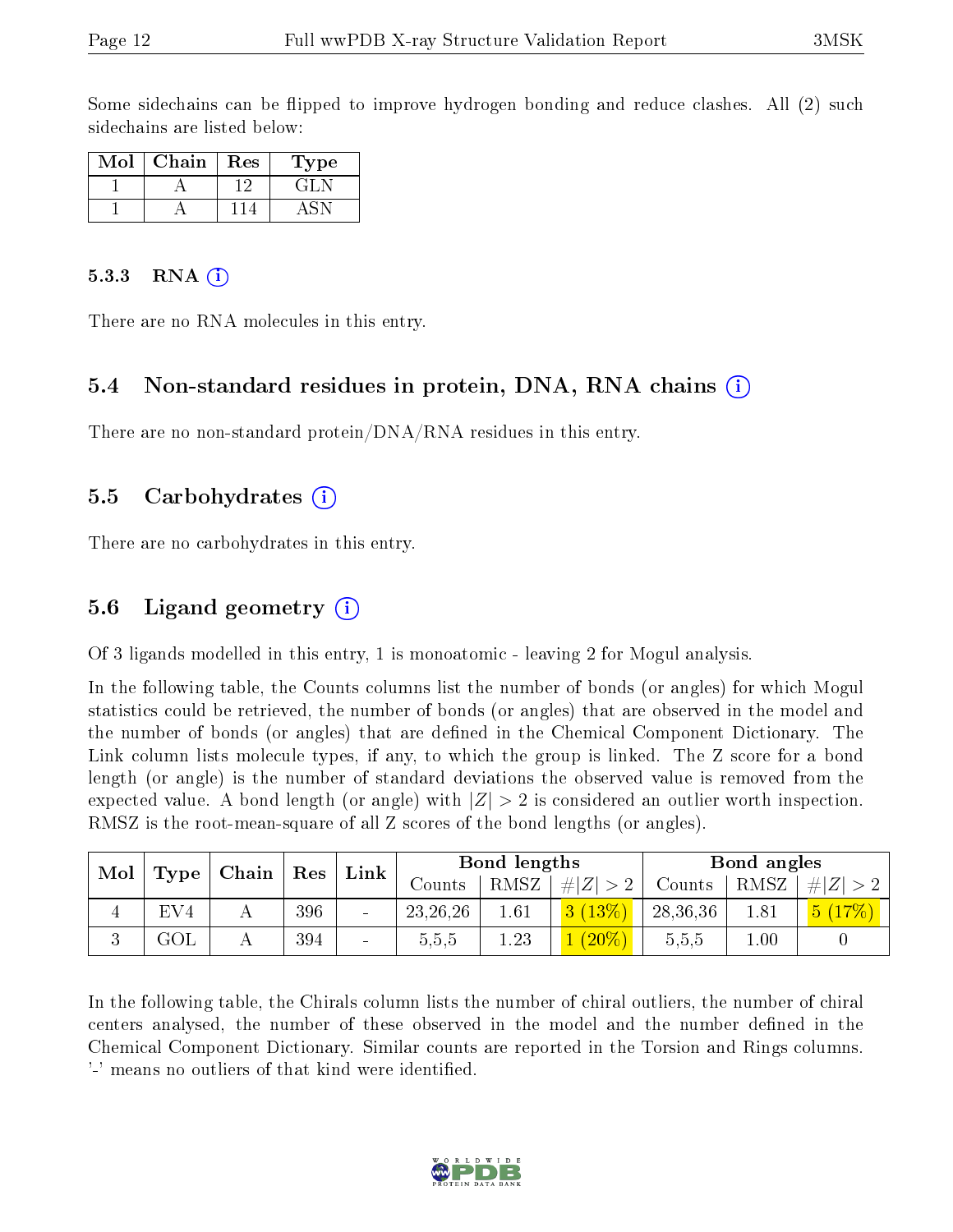|     |     |            | Mol   Type   Chain   Res   Link   Chirals | <b>Torsions</b>                | Rings |
|-----|-----|------------|-------------------------------------------|--------------------------------|-------|
| EV4 | 396 | $\sim 100$ | <b>Contract Contract</b>                  | $\frac{5}{14/22/22}$   0/3/3/3 |       |
| GOL | 394 | $\sim$     |                                           | (3/4/4/4)                      |       |

All (4) bond length outliers are listed below:

| Mol | Chain | $\operatorname{Res}$ | Type | $\boldsymbol{\mathrm{Atoms}}$ | Z       | $\mid$ Observed $(A)$ | Ideal(A) |
|-----|-------|----------------------|------|-------------------------------|---------|-----------------------|----------|
|     |       | 396                  | EV4  | $C2-C3$                       | 5.38    | 1.51                  | $1.40\,$ |
|     |       | 394                  | GOL  | $O2-C2$                       | $-2.57$ | 1.35                  | 1.43     |
|     |       | 396                  | EV4  | $C4-C5$                       | 2.51    | 1.41                  | 1.36     |
|     |       | 396                  | EV4  | $C5-CL7$                      | 2.06    |                       |          |

All (5) bond angle outliers are listed below:

| Mol | Chain | $\operatorname{Res}% \left( \mathcal{N}\right) \equiv\operatorname{Res}(\mathcal{N}_{0})\cap\mathcal{N}_{1}$ | Type            | Atoms                                             |         | Observed $(°)$ | Ideal <sup>(o)</sup> |
|-----|-------|--------------------------------------------------------------------------------------------------------------|-----------------|---------------------------------------------------|---------|----------------|----------------------|
|     |       | 396                                                                                                          | EV4             | $C12-N8-C9$                                       | 4.19    | 132.48         | 125.34               |
|     |       | 396                                                                                                          | EV4             | C <sub>23</sub> -C <sub>24</sub> -C <sub>19</sub> | $-4.13$ | 102.60         | 110.82               |
|     |       | 396                                                                                                          | EV4             | $N11-C9-N10$                                      | $-3.77$ | 118.38         | 123.28               |
|     |       | 396                                                                                                          | EV4             | $C21-C20-C19$                                     | $-2.43$ | 105.99         | 110.82               |
|     |       | 396                                                                                                          | EV <sub>4</sub> | $C4-C5-CL7$                                       | $-2.22$ | 116.87         | 119.64               |

There are no chirality outliers.

All (8) torsion outliers are listed below:

| Mol            | Chain | Res | Type            | Atoms                                                |
|----------------|-------|-----|-----------------|------------------------------------------------------|
| 4              | А     | 396 | EV <sub>4</sub> | $C20-C19-N17-C15$                                    |
| 4              | А     | 396 | EV <sub>4</sub> | C24-C19-N17-C15                                      |
| $\overline{4}$ | А     | 396 | EV <sub>4</sub> | $\overline{\text{C20-C19-N17-C18}}$                  |
| 4              | А     | 396 | EV <sub>4</sub> | C24-C19-N17-C18                                      |
| 4              | А     | 396 | EV <sub>4</sub> | N8-C12-C13-C14                                       |
| 3              | А     | 394 | GOL             | $O1$ -C <sub>1</sub> -C <sub>2</sub> -C <sub>3</sub> |
| 3              | А     | 394 | GOL             | $O1-C1-C2-O2$                                        |
| 3              |       | 394 | GOL             | Q2C2C3Q3                                             |

There are no ring outliers.

1 monomer is involved in 5 short contacts:

|  |            | $\sqrt{\text{Mol}}$   Chain   Res   Type   Clashes   Symm-Clashes |
|--|------------|-------------------------------------------------------------------|
|  | - 396 LEV4 |                                                                   |

The following is a two-dimensional graphical depiction of Mogul quality analysis of bond lengths, bond angles, torsion angles, and ring geometry for all instances of the Ligand of Interest. In

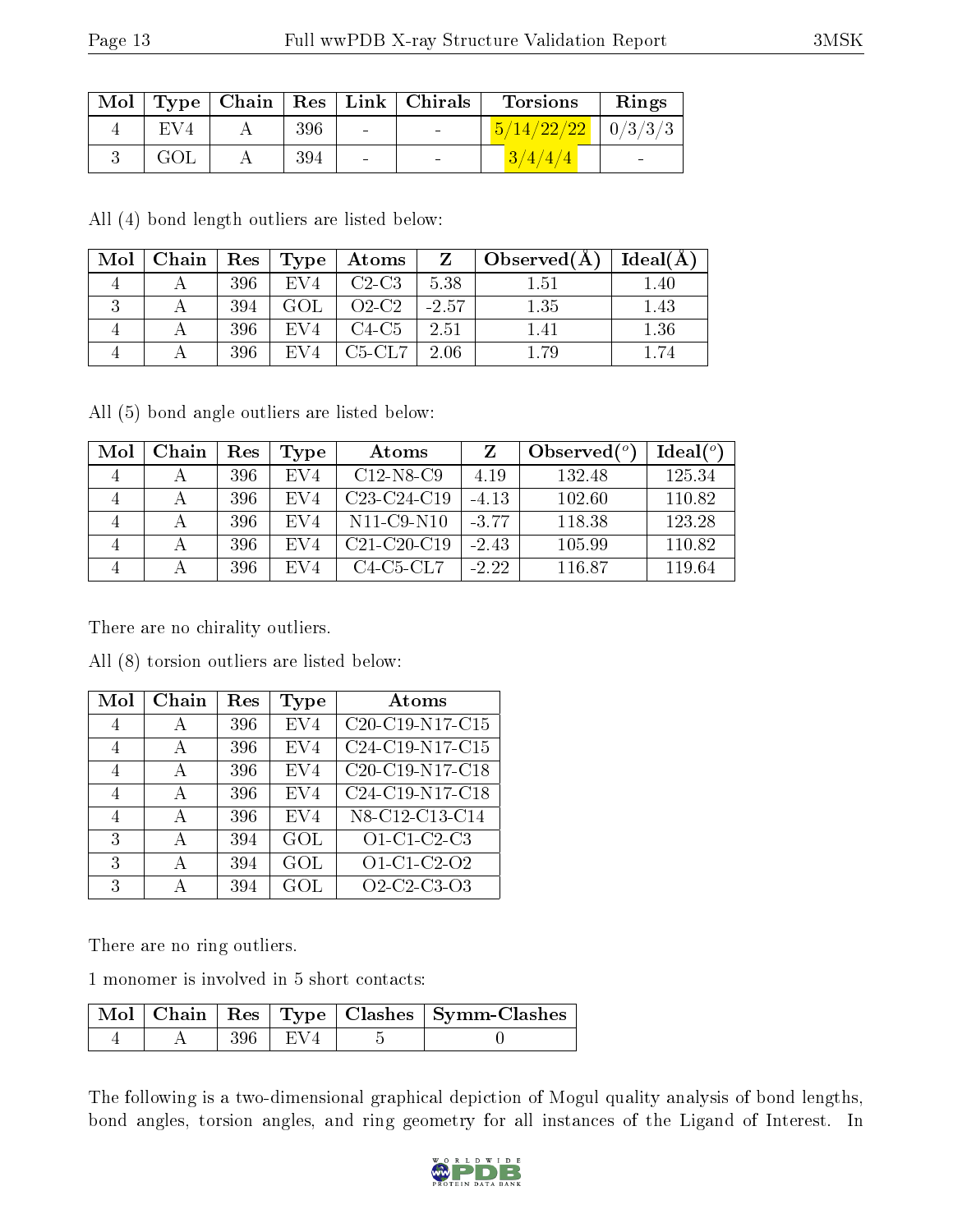addition, ligands with molecular weight > 250 and outliers as shown on the validation Tables will also be included. For torsion angles, if less then 5% of the Mogul distribution of torsion angles is within 10 degrees of the torsion angle in question, then that torsion angle is considered an outlier. Any bond that is central to one or more torsion angles identified as an outlier by Mogul will be highlighted in the graph. For rings, the root-mean-square deviation (RMSD) between the ring in question and similar rings identified by Mogul is calculated over all ring torsion angles. If the average RMSD is greater than 60 degrees and the minimal RMSD between the ring in question and any Mogul-identied rings is also greater than 60 degrees, then that ring is considered an outlier. The outliers are highlighted in purple. The color gray indicates Mogul did not find sufficient equivalents in the CSD to analyse the geometry.



### 5.7 [O](https://www.wwpdb.org/validation/2017/XrayValidationReportHelp#nonstandard_residues_and_ligands)ther polymers (i)

There are no such residues in this entry.

### 5.8 Polymer linkage issues  $(i)$

The following chains have linkage breaks:

|  | Mol   Chain   Number of breaks |
|--|--------------------------------|
|  |                                |

All chain breaks are listed below:

|  |  |       | Model   Chain   Residue-1   Atom-1   Residue-2   Atom-2   Distance (Å) |
|--|--|-------|------------------------------------------------------------------------|
|  |  | 389.C |                                                                        |

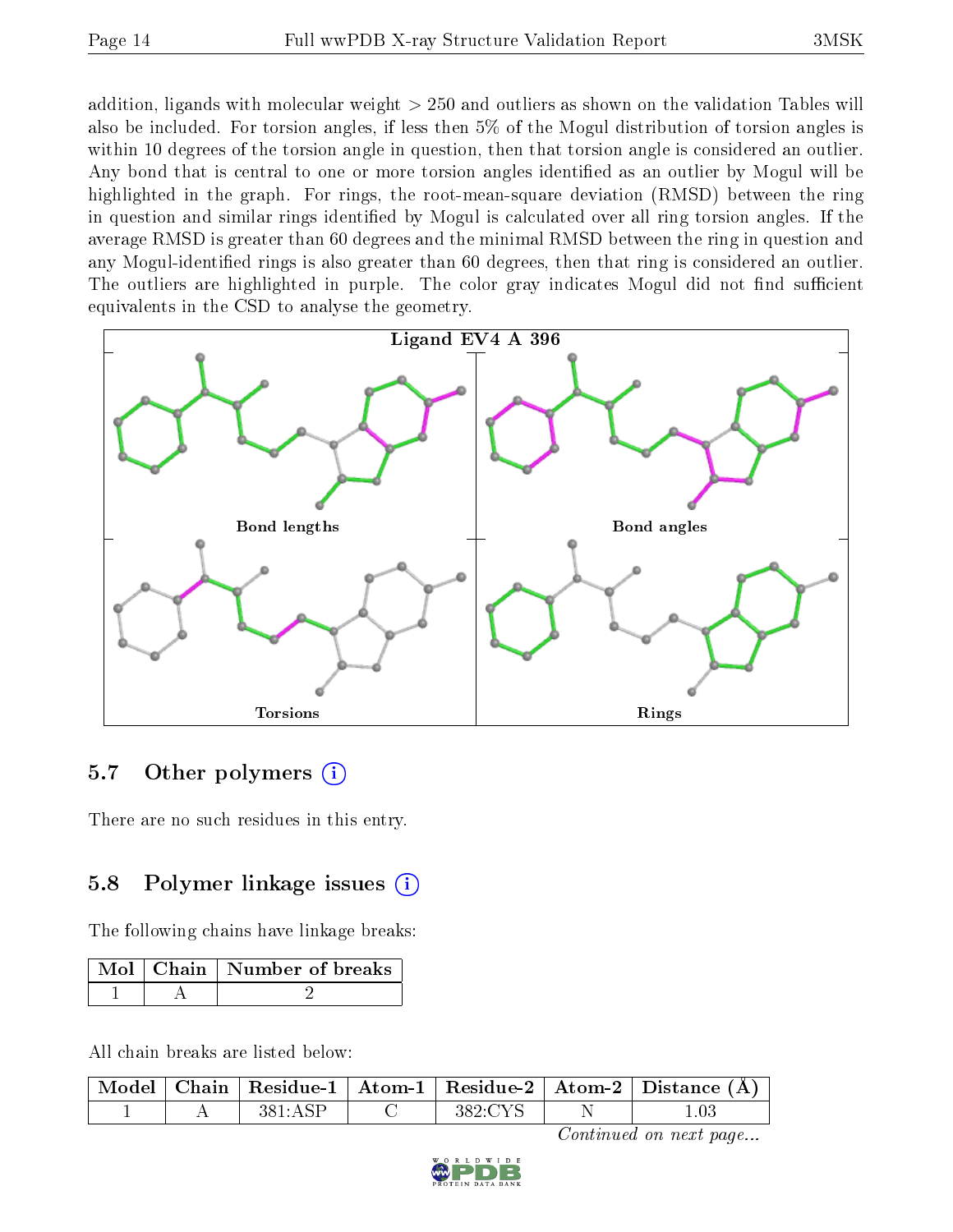Continued from previous page...

| Model |  | $\vert$ Chain   Residue-1   Atom-1   Residue-2   Atom-2   Distance | (A)      |
|-------|--|--------------------------------------------------------------------|----------|
|       |  |                                                                    | $0.90\,$ |

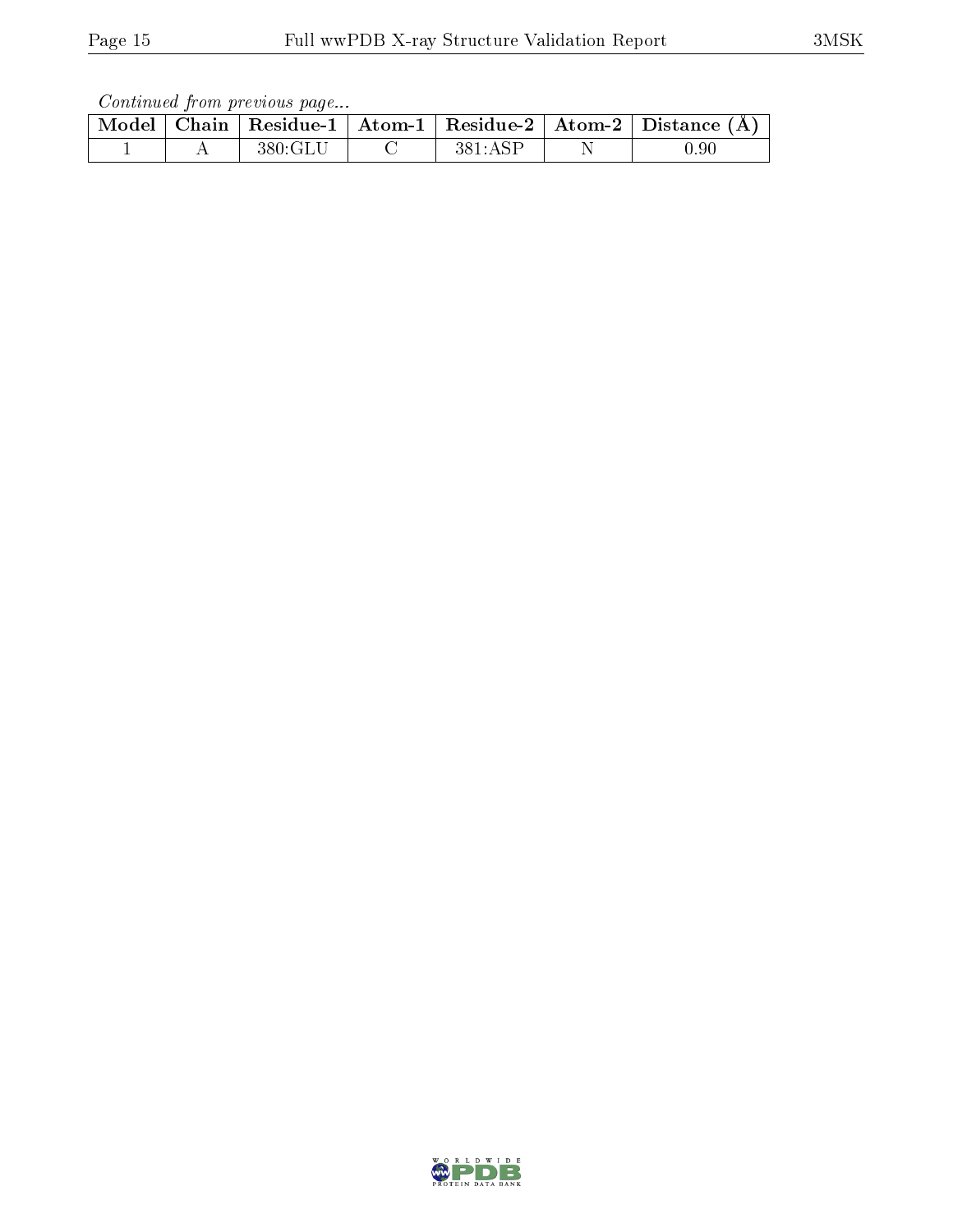# 6 Fit of model and data  $(i)$

## 6.1 Protein, DNA and RNA chains  $(i)$

In the following table, the column labelled  $#RSRZ> 2'$  contains the number (and percentage) of RSRZ outliers, followed by percent RSRZ outliers for the chain as percentile scores relative to all X-ray entries and entries of similar resolution. The OWAB column contains the minimum, median,  $95<sup>th</sup>$  percentile and maximum values of the occupancy-weighted average B-factor per residue. The column labelled ' $Q< 0.9$ ' lists the number of (and percentage) of residues with an average occupancy less than 0.9.

| $\mid$ Mol $\mid$ Chain | Analysed                  | $ \langle \mathrm{RSRZ}\rangle $ | $\rm \#RSRZ{>}2$                             | $\vert$ OWAB( $\rm \AA^2)$ $\vert$ Q<0.9 |  |
|-------------------------|---------------------------|----------------------------------|----------------------------------------------|------------------------------------------|--|
|                         | $\pm$ 378/408 (92%) $\pm$ | 0.56                             | 58 (15%)   2   1   11, 30, 97, 125   11 (2%) |                                          |  |

All (58) RSRZ outliers are listed below:

| Mol            | Chain              | Res              | Type                    | <b>RSRZ</b>      |  |
|----------------|--------------------|------------------|-------------------------|------------------|--|
| $\mathbf{1}$   | $\overline{\rm A}$ | 254              | <b>THR</b>              | 7.4              |  |
| $\mathbf{1}$   | $\overline{A}$     | 279              | <b>ILE</b>              | $\overline{7.1}$ |  |
| $\overline{1}$ | $\overline{A}$     | 365              | <b>PHE</b>              | $\overline{7.0}$ |  |
| $\overline{1}$ | $\overline{\rm A}$ | 277              | <b>TRP</b>              | 6.7              |  |
| $\overline{1}$ | $\overline{\rm A}$ | $\overline{273}$ | $\overline{\text{GLY}}$ | 6.6              |  |
| $\overline{1}$ | $\overline{A}$     | $\overline{314}$ | <b>THR</b>              | 5.8              |  |
| $\overline{1}$ | $\overline{A}$     | 253              | <b>SER</b>              | 5.6              |  |
| $\overline{1}$ | $\overline{A}$     | 280              | PHE                     | $\overline{5.5}$ |  |
| $\mathbf{1}$   | $\overline{A}$     | $\overline{364}$ | $\overline{\text{GLU}}$ | $\overline{5.3}$ |  |
| $\overline{1}$ | $\overline{A}$     | 274              | <b>THR</b>              | $\overline{5.3}$ |  |
| $\overline{1}$ | $\overline{A}$     | 313              | $\overline{\rm ALA}$    | $\overline{5.0}$ |  |
| $\overline{1}$ | $\overline{A}$     | $\overline{362}$ | $\overline{HIS}$        | $\overline{4.7}$ |  |
| $\overline{1}$ | $\overline{A}$     | 269              | <b>CYS</b>              | 4.6              |  |
| $\overline{1}$ | $\overline{\rm A}$ | $\overline{316}$ | $\overline{\text{GLN}}$ | 4.6              |  |
| $\overline{1}$ | $\overline{A}$     | 276              | $\overline{\text{PRO}}$ | 4.5              |  |
| $\mathbf{1}$   | $\overline{A}$     | 302              | $\overline{\text{PRO}}$ | 4.4              |  |
| $\overline{1}$ | $\overline{A}$     | 259              | $\overline{\text{ASP}}$ | $\overline{4.3}$ |  |
| $\overline{1}$ | $\overline{\rm A}$ | 361              | VAL                     | 4.3              |  |
| $\overline{1}$ | $\overline{A}$     | 306              | <b>LEU</b>              | $\overline{4.3}$ |  |
| $\overline{1}$ | $\overline{A}$     | $\overline{73}$  | $\overline{\text{GLN}}$ | 4.2              |  |
| $\overline{1}$ | $\overline{\rm A}$ | 270              | <b>TRP</b>              | $4.\overline{2}$ |  |
| $\overline{1}$ | $\overline{A}$     | 255              | $\overline{\text{GLU}}$ | $\overline{4.1}$ |  |
| $\mathbf{1}$   | $\overline{A}$     | $\overline{260}$ | $\overline{\text{GLY}}$ | 4.0              |  |
| $\overline{1}$ | $\overline{\rm A}$ | $\overline{312}$ | $\overline{\text{VAL}}$ | $\overline{3.9}$ |  |
| $\overline{1}$ | $\overline{\rm A}$ | 271              | <b>GLN</b>              | $3.9\,$          |  |
| $\overline{1}$ | $\overline{\rm A}$ | $\overline{248}$ | ILE                     | 3.5              |  |
| $\overline{1}$ | $\overline{\rm A}$ | $\overline{257}$ | PHE                     | 3.5              |  |

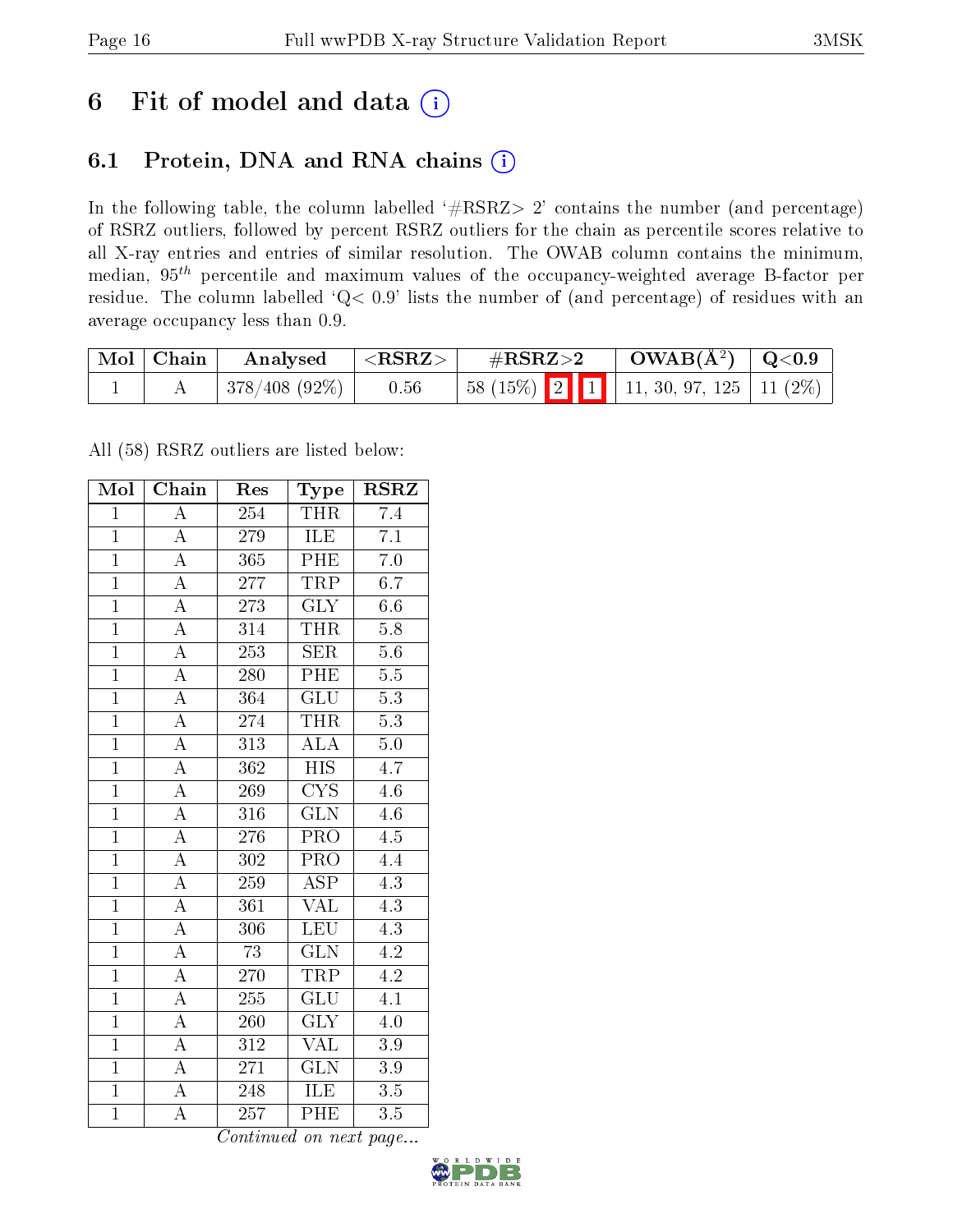| Mol            | $\overline{\text{Chain}}$ | Res              | Type                    | <b>RSRZ</b>      |  |
|----------------|---------------------------|------------------|-------------------------|------------------|--|
| $\overline{1}$ | $\overline{\rm A}$        | $\overline{214}$ | <b>LYS</b>              | $\overline{3.4}$ |  |
| $\mathbf{1}$   | $\overline{A}$            | 317              | $\overline{\text{ASP}}$ | 3.4              |  |
| $\overline{1}$ | $\overline{A}$            | $2\overline{45}$ | $\overline{\text{VAL}}$ | $\overline{3.3}$ |  |
| $\overline{1}$ | $\overline{A}$            | $\overline{311}$ | $\overline{\text{ASP}}$ | $\overline{3.1}$ |  |
| $\overline{1}$ | $\overline{A}$            | $\overline{363}$ | $\overline{\rm ASP}$    | $\overline{3.1}$ |  |
| $\mathbf{1}$   | $\overline{A}$            | 310              | $\overline{\text{GLU}}$ | $\overline{3.1}$ |  |
| $\overline{1}$ | $\overline{A}$            | $\overline{250}$ | <b>ALA</b>              | $\overline{3.0}$ |  |
| $\overline{1}$ | $\overline{A}$            | 272              | $\overline{ALA}$        | 3.0              |  |
| $\overline{1}$ | $\overline{A}$            | $\overline{309}$ | <b>VAL</b>              | $\overline{2.9}$ |  |
| $\overline{1}$ | $\overline{A}$            | $\overline{0}$   | $\overline{\text{VAL}}$ | $\overline{2.9}$ |  |
| $\overline{1}$ | $\overline{A}$            | 319              | $\overline{\text{CYS}}$ | $\overline{2.8}$ |  |
| $\overline{1}$ | $\overline{\rm A}$        | $\overline{360}$ | $\overline{HIS}$        | $\overline{2.8}$ |  |
| $\overline{1}$ | $\overline{A}$            | 262              | <b>TRP</b>              | $\overline{2.8}$ |  |
| $\overline{1}$ | $\overline{A}$            | 168              | <b>ALA</b>              | 2.7              |  |
| $\overline{1}$ | $\overline{A}$            | 256              | $\overline{\text{LYS}}$ | $\overline{2.7}$ |  |
| $\overline{1}$ | $\overline{A}$            | 305              | <b>TYR</b>              | $\overline{2.7}$ |  |
| $\overline{1}$ | $\overline{A}$            | $\overline{275}$ | <b>THR</b>              | $\overline{2.7}$ |  |
| $\overline{1}$ | $\overline{A}$            | $\overline{367}$ | <b>THR</b>              | $\overline{2.7}$ |  |
| $\overline{1}$ | $\overline{A}$            | $\overline{252}$ | $\overline{\text{SER}}$ | $\overline{2.6}$ |  |
| $\overline{1}$ | $\overline{A}$            | $\overline{315}$ | $\overline{\text{SER}}$ | $\overline{2.6}$ |  |
| $\mathbf{1}$   | $\overline{A}$            | 244              | <b>ALA</b>              | $2.5\,$          |  |
| $\overline{1}$ | $\overline{\rm A}$        | 267              | <b>LEU</b>              | $\overline{2.4}$ |  |
| $\overline{1}$ | $\overline{\rm A}$        | 268              | <b>VAL</b>              | $\overline{2.3}$ |  |
| $\overline{1}$ | $\overline{A}$            | 249              | $\overline{\text{LYS}}$ | $\overline{2.2}$ |  |
| $\overline{1}$ | $\overline{A}$            | $\overline{72}$  | <b>THR</b>              | $\overline{2.2}$ |  |
| $\overline{1}$ | $\overline{A}$            | $\overline{318}$ | $\overline{\text{ASP}}$ | $2\overline{.1}$ |  |
| $\overline{1}$ | $\overline{A}$            | $\overline{263}$ | $\overline{\text{LEU}}$ | $\overline{2.1}$ |  |
| $\overline{1}$ | $\overline{A}$            | 106[A]           | <b>ASP</b>              | $\overline{2.0}$ |  |
| $\overline{1}$ | $\overline{A}$            | 157              | $\overline{\rm ALA}$    | $\overline{2.0}$ |  |
| $\overline{1}$ | $\boldsymbol{A}$          | 243              | <b>ALA</b>              | $\overline{2.0}$ |  |
| $\overline{1}$ | $\overline{\rm A}$        | $\overline{251}$ | $\overline{\rm ALA}$    | $\overline{2.0}$ |  |

Continued from previous page...

### 6.2 Non-standard residues in protein, DNA, RNA chains (i)

There are no non-standard protein/DNA/RNA residues in this entry.

### 6.3 Carbohydrates (i)

There are no carbohydrates in this entry.

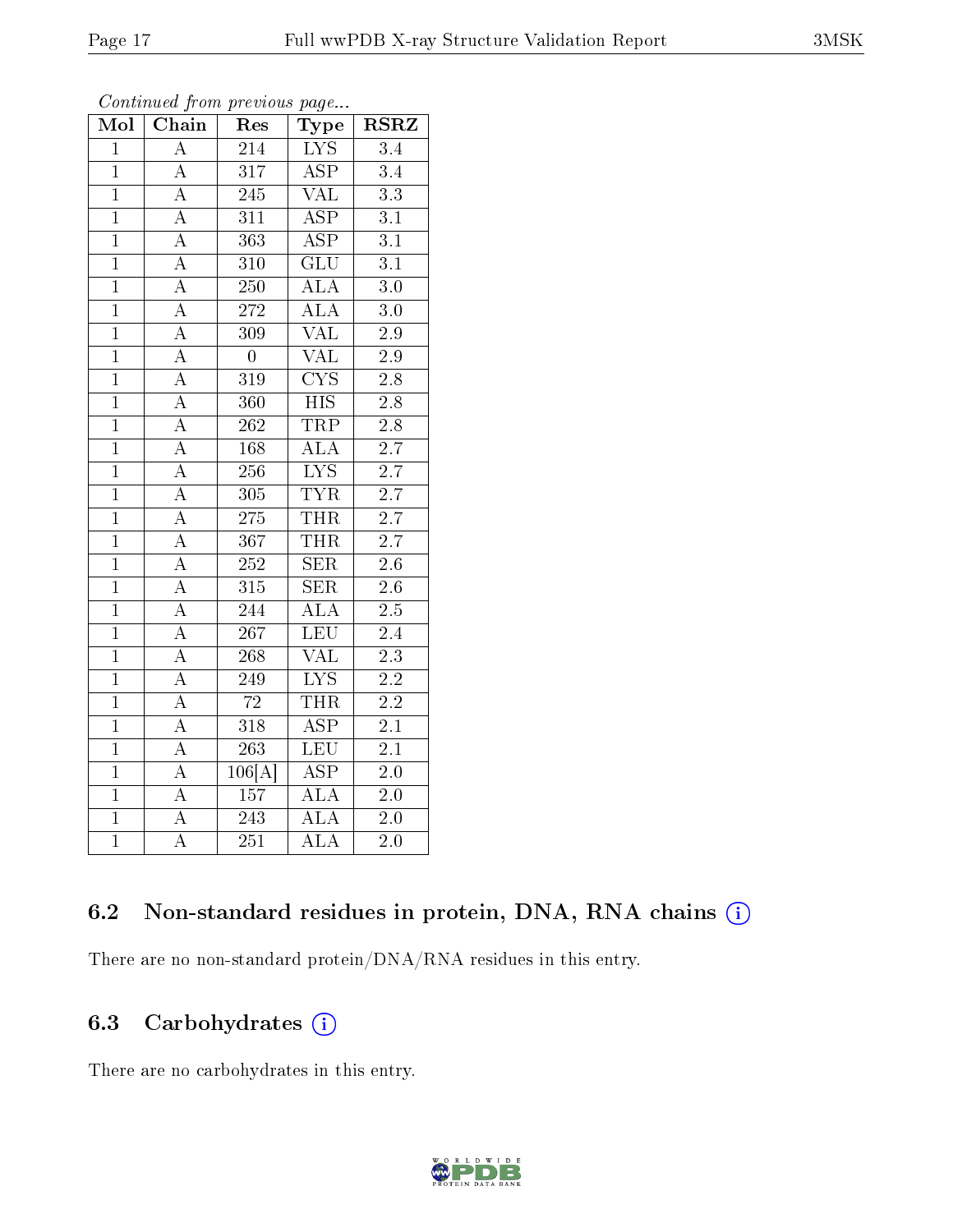### 6.4 Ligands  $(i)$

In the following table, the Atoms column lists the number of modelled atoms in the group and the number defined in the chemical component dictionary. The B-factors column lists the minimum, median,  $95<sup>th</sup>$  percentile and maximum values of B factors of atoms in the group. The column labelled ' $Q< 0.9$ ' lists the number of atoms with occupancy less than 0.9.

| Mol | Type            | Chain | $\operatorname{Res}$ | $\vert$ Atoms | $\mid$ RSCC $\mid$ |          | $\vert$ RSR $\vert$ B-factors( $\rm \AA^2$ ) | $\mathrm{O}{<}0.9$ |
|-----|-----------------|-------|----------------------|---------------|--------------------|----------|----------------------------------------------|--------------------|
|     | EV <sub>4</sub> |       | 396                  | 24/24         | 0.90               | 0.20     | 23,42,58,61                                  |                    |
|     |                 |       | 394                  | 6/6           | 0.93               | 0.26     | 30,41,50,60                                  |                    |
|     | OЕ              |       | 393                  |               | $1.00\,$           | $0.14\,$ | 38, 38, 38, 38                               |                    |

The following is a graphical depiction of the model fit to experimental electron density of all instances of the Ligand of Interest. In addition, ligands with molecular weight  $> 250$  and outliers as shown on the geometry validation Tables will also be included. Each fit is shown from different orientation to approximate a three-dimensional view.